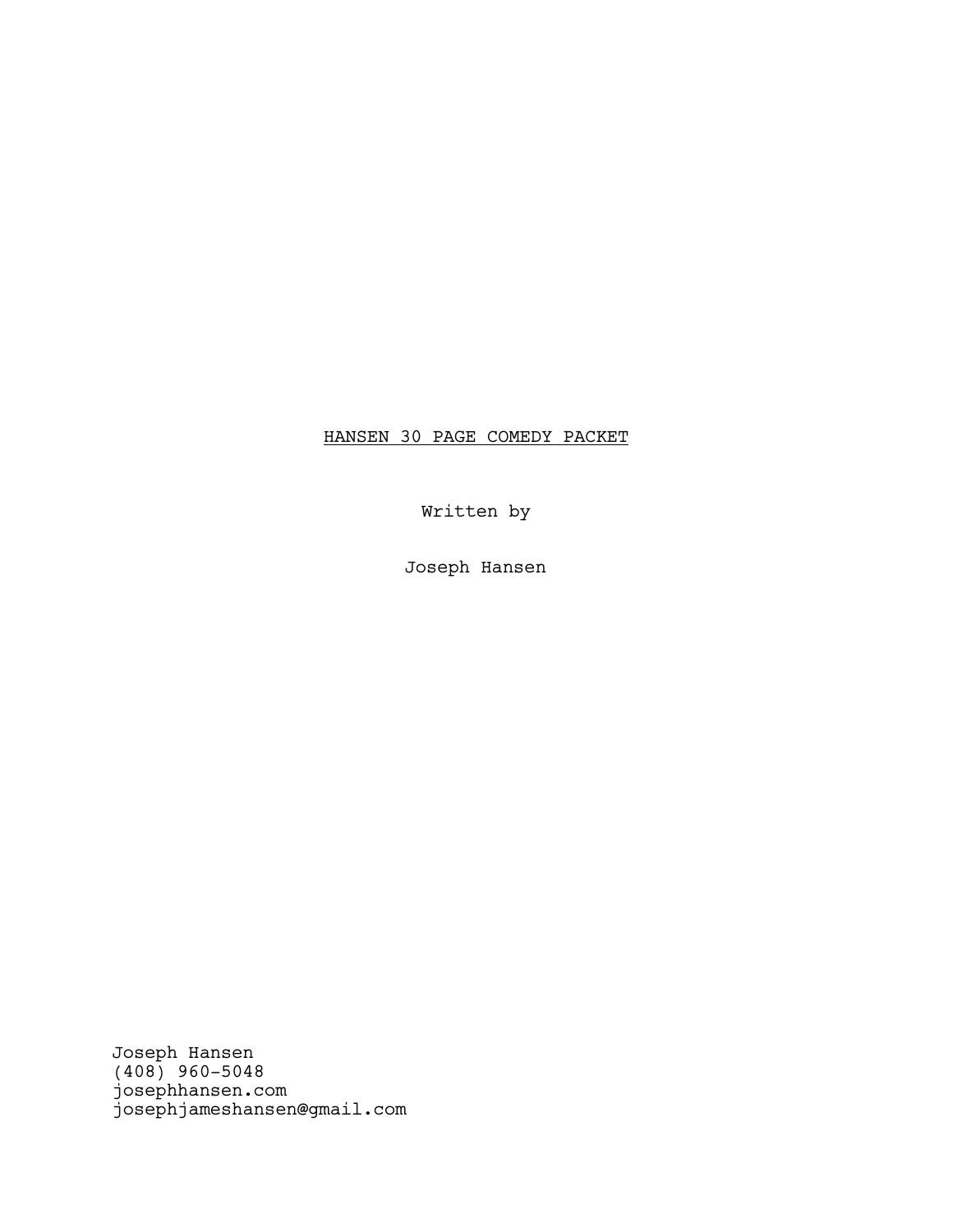### APPED ANXIETY

#### INT. SMALL PARTY - NIGHT

GAVIN (20s) sits around with his friends CHARLIE, MADDIE, JACK, MORGAN and ALEXA (All 20s), drinking and chatting. Gavin sits and TEXTS an UNKNOWN NUMBER: 'do you have it?' MADDIE Oh my God -- we should play this new game, I've got it on my phone. She looks at her phone. MADDIE (CONT'D) Ooooh, maybe not, low battery. JACK I've got it, what's the wifi? GAVIN It's 'Wi-Pfizer', but I can do it. What's it called? MADDIE Tambourine, it's super fun. Gavin TAPS AROUND on his phone. GAVIN Got it.

MADDIE Okay now give it here.

Maddie holds her hand out to Gavin.

GAVIN

The phone?

MADDIE I've gotta set it up.

A text arrives: 'How much do you want?'

GAVIN

Uh, I got it.

MADDIE Just type in our names.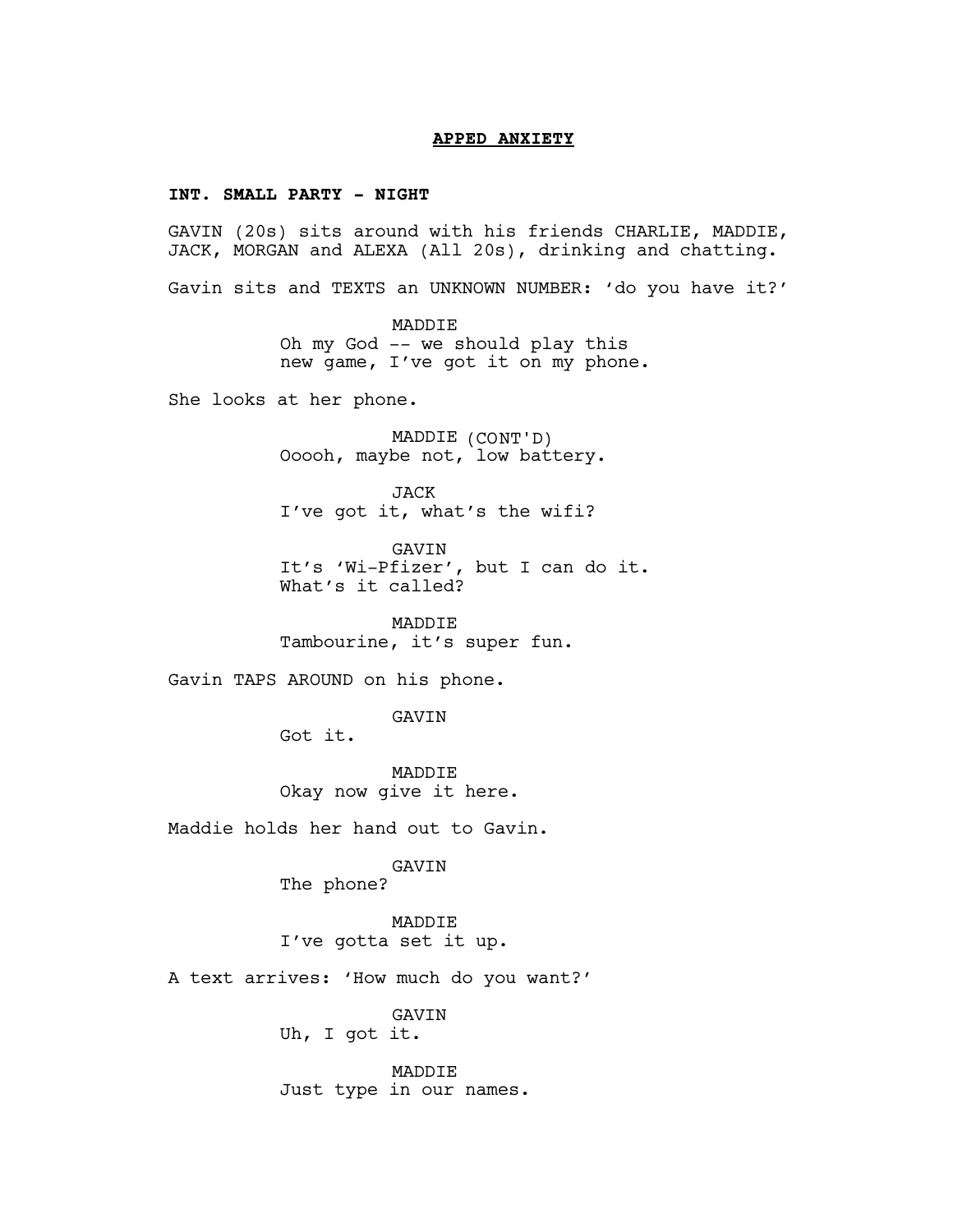Gavin TYPES in names, then switches apps back to messenger.

He sends a 'give me it all' to the unknown number, then switches back.

> GAVIN Sooo... play?

MADDIE Yeah, hit play and then hold it up to your head and you have to guess what it says.

### GAVIN

Uh, okay.

He taps on the phone and holds it up at his forehead, it reads 'JonBenet Ramsey'.

> JACK Who's he?

MORGAN Kid murder!

GAVIN Anne Sacoolas!

ALEXA Her parents did it!

GAVIN Uh, Casey Anthony!

MADDIE She was found in the basement!

GAVIN

Blair Witch?

CHARLIE No it's a real person.

GAVIN Uh  $--$  um  $--$  aw hell...

A TEXT APPEARS ON GAVIN's PHONE: 'National and Sepulveda'.

MORGAN National and Sepulveda?

GAVIN Where's that?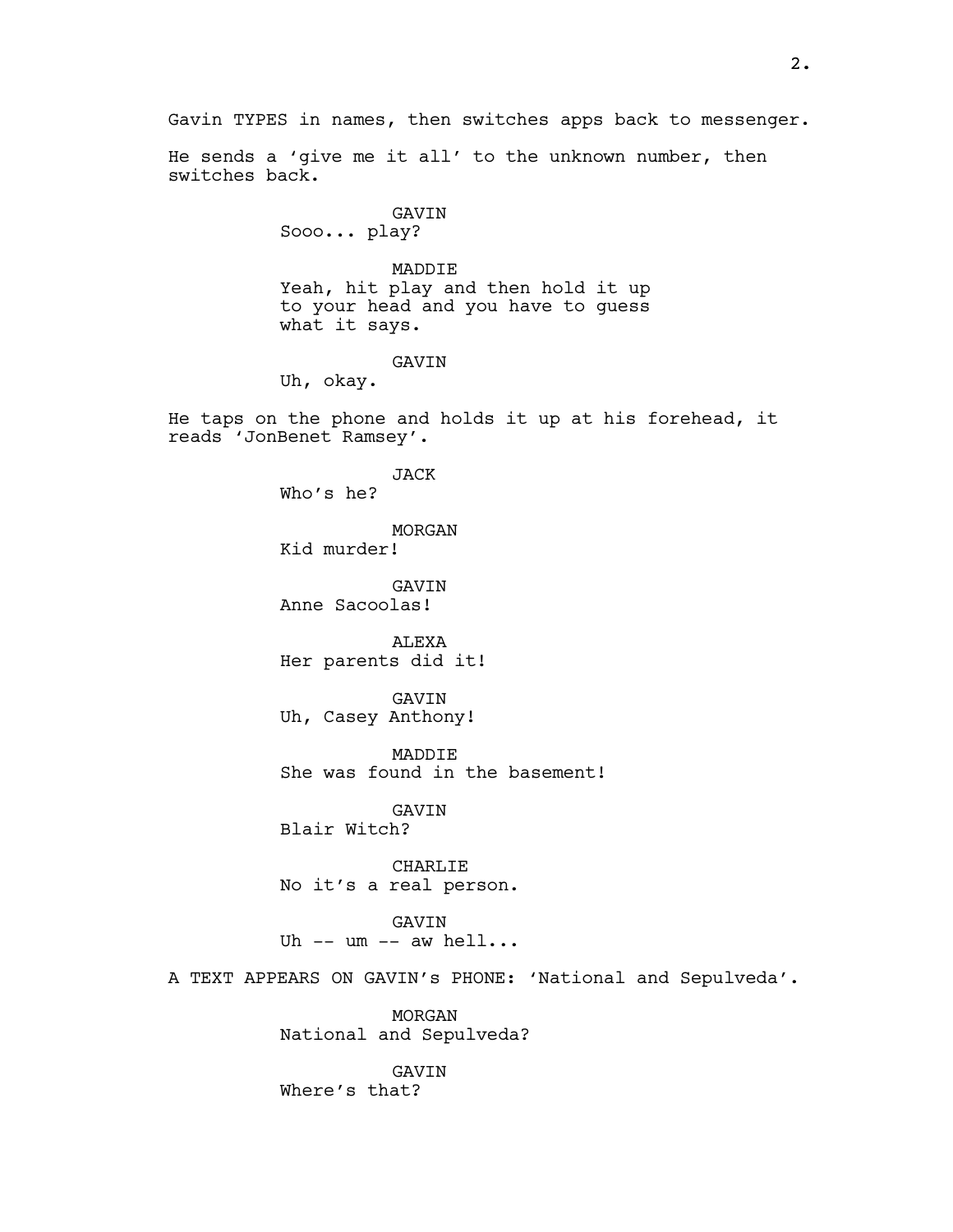MORGAN On your phone? Gavin looks at his phone. GAVIN JonBenet Ramsey, of course -- One second. MORGAN Who is that, Gavin? GAVIN It's like if OJ Simpson was a parent on Dance Moms. MORGAN No, who texted you? GAVIN Oh, uh -- no one -- who's next?! Gavin hands the phone to Jack: it's 'Joseph Gordon-Levitt'. ALEXA 500 Days of Summer! JACK Ray Bradbury! CHARLIE No, he looks 19 in every single movie he's in. JACK Jessie Eisenberg! CHARLIE He's got three names! Another TEXT: 'I'm ready, come over'. MORGAN Okay, what the hell, Gavin? Gavin REACHES for the phone, Morgan SNATCHES IT AWAY. MORGAN (CONT'D) Who is it? GAVIN It's no one! Give it back!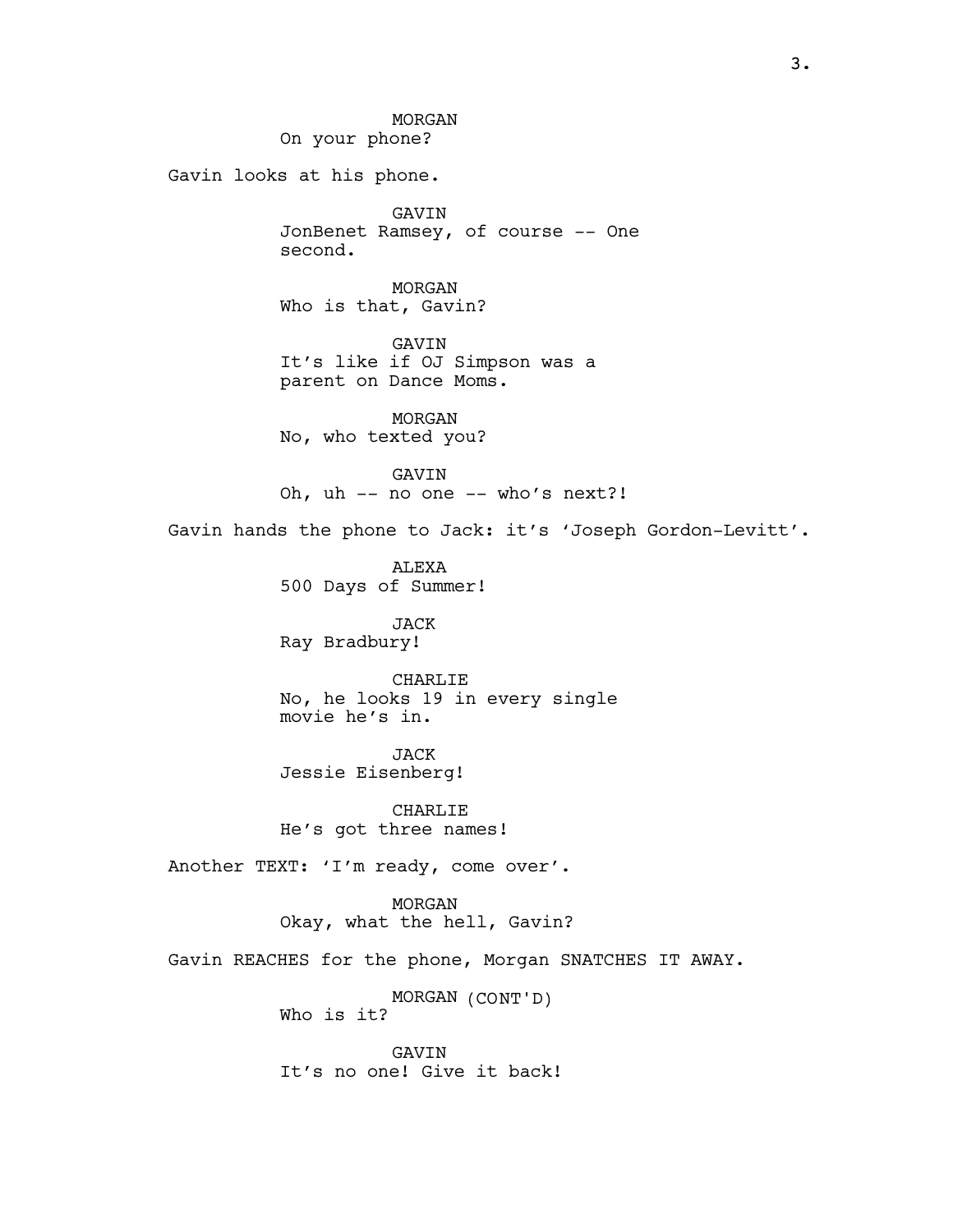MORGAN What's your passcode?

GAVIN Give it back, Morgan!

ALEXA Guys, I think this is just a big --

GAVIN AND MORGAN Shut up, Alexa!

Gavin TRIES TO GRAB the phone, Morgan keeps it OUT OF REACH.

MORGAN Fine, If you won't tell me then I'm going to wherever this slut is!

GAVIN

Morgan!

Morgan goes to the DOOR, OPENS IT and LEAVES, Gavin follows.

### INT. PARKING GARAGE - NIGHT

Gavin catches up to Morgan at their CAR.

GAVIN This is unnecessary! I swear it's

nothing!

She gets in the driver seat, he gets in the passenger side.

### EXT. PARKING LOT - NIGHT

Morgan pulls into a parking spot in a strip mall.

MORGAN Where is she?

Gavin looks at her.

## INT. CVS PHARMACY - CONTINUOUS

Gavin and Morgan wait at the counter of a CVS PHARMACY.

The pharmacist DANIEL (20s) approaches with MEDICATIONS in two brown paper bags. Daniel SCANS them.

> DANTEL. Five dollars even.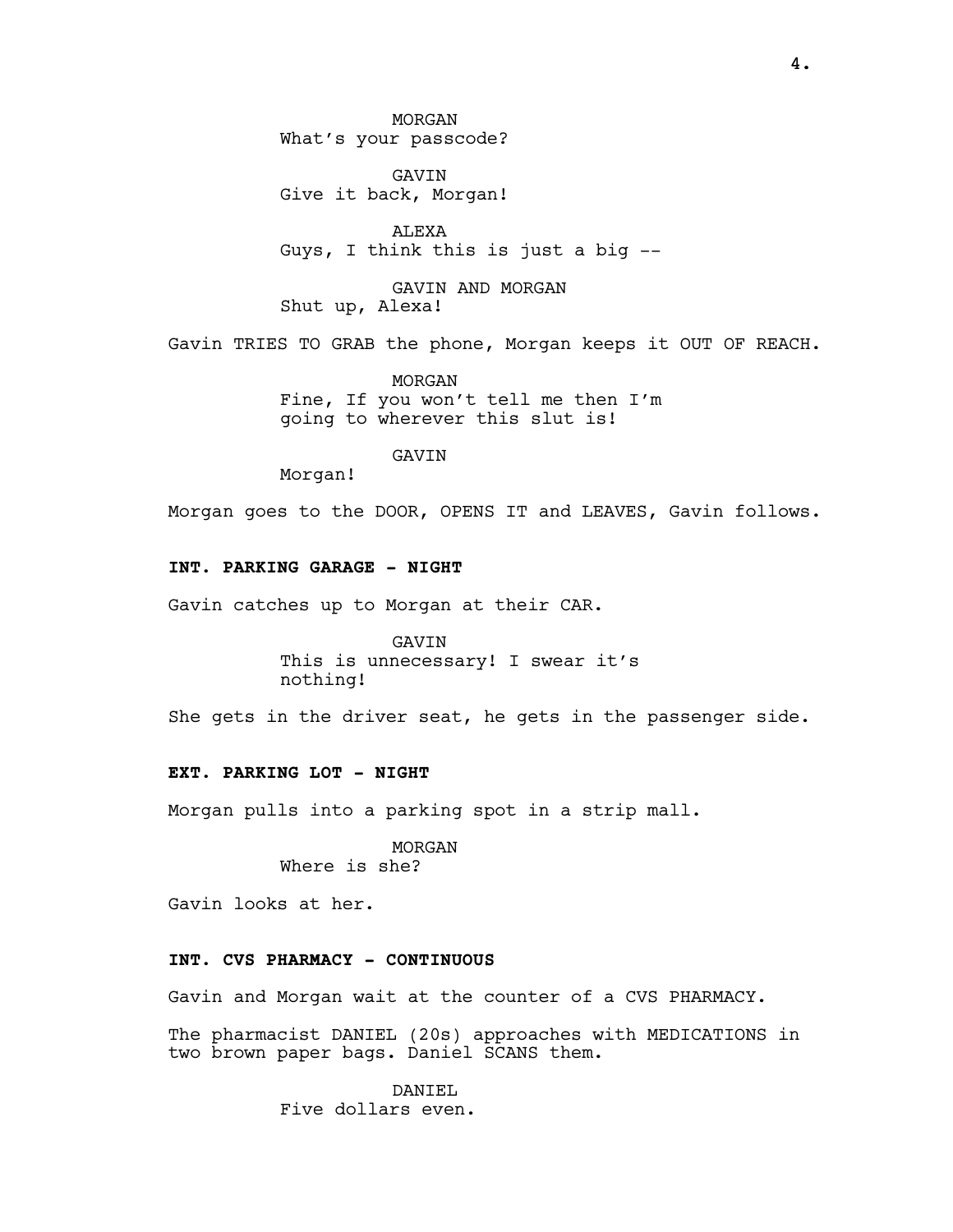Gavin PAYS, takes the meds. Morgan massages her forehead.

DANIEL (CONT'D) Do you need a consultation?

GAVIN Yes, please. (to Morgan) You wanna pick out some snacks?

MORGAN Fine. I'll wait in the car.

Morgan LEAVES.

Gavin moves over to the CONSULTATION COUNTER. Daniel meets him there.

> GAVIN I thought she'd never leave.

Daniel and Gavin LEAN OVER THE COUNTER and KISS.

THE END.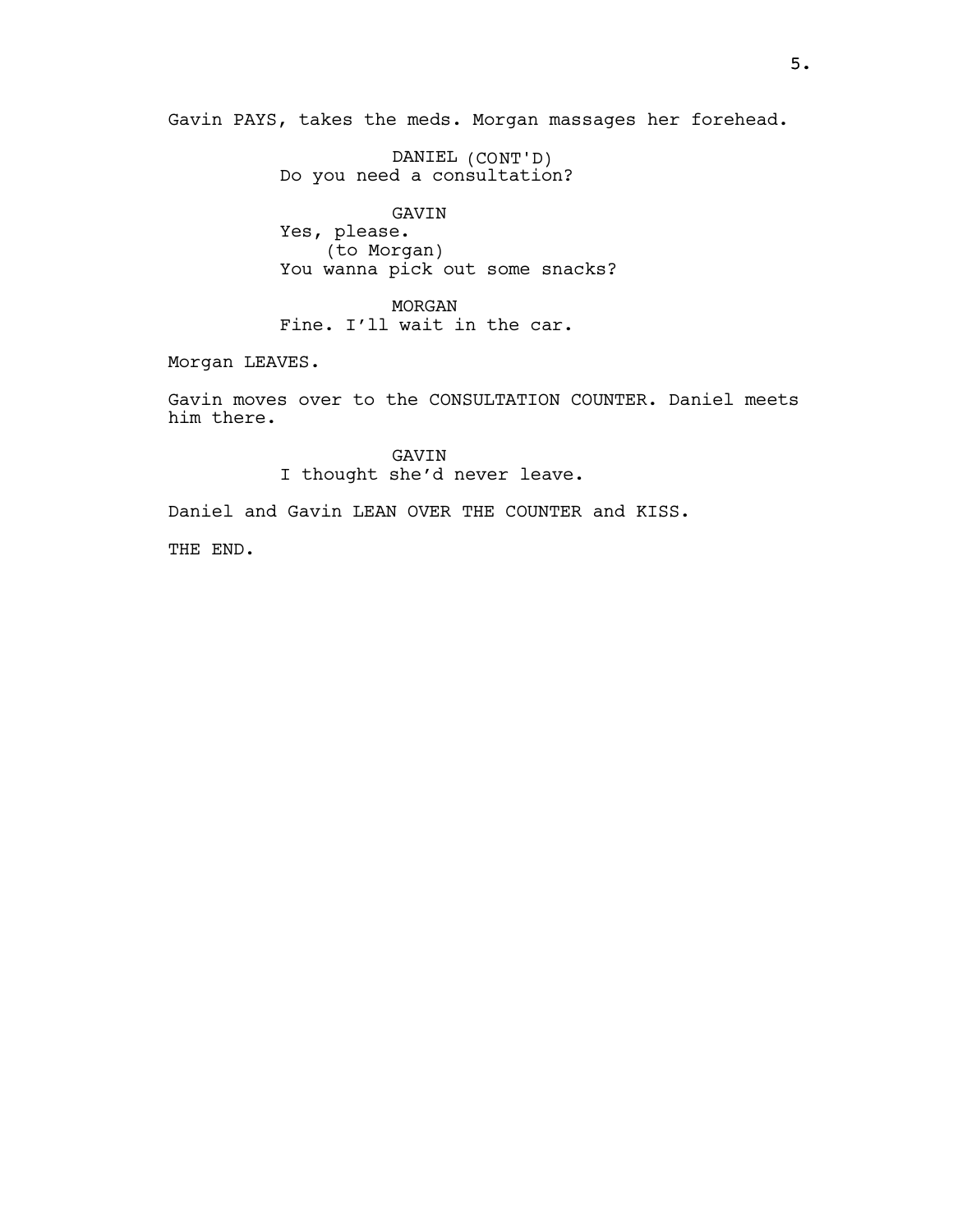### ANTHONY SCHPOLYANSKY

#### INT. DOCTOR'S OFFICE - DAY

TONY (20s, dresses like he's 14) sits in an arm-chair across from another with a desk in between them.

Tony adjusts his trucker hat, slicks back his hair.

The door OPENS, DR. CHEN (40s) ENTERS.

DR. CHEN Hi, Mr. --

**TONY** Yo doc! Word up! What's the word?

DR. CHEN Uh, nothing -- Good? How are you?

TONY Can't complain, am I right?

DR. CHEN Sssure. Anyway, Mr. --

TONY Call me Tony.

DR. CHEN Okay, well, Tony, the tests came back and it seems like you had a bad reaction to the uh -- the --

Dr. Chen looks down at a chart.

DR. CHEN (CONT'D) Meth-eh-lin-die-ox-ee-methamphetamine.

TONY

The wha?

DR. CHEN The pills you took at the club.

TONY The molly! Oh!

He SNAPS, CLAPS, POINTS.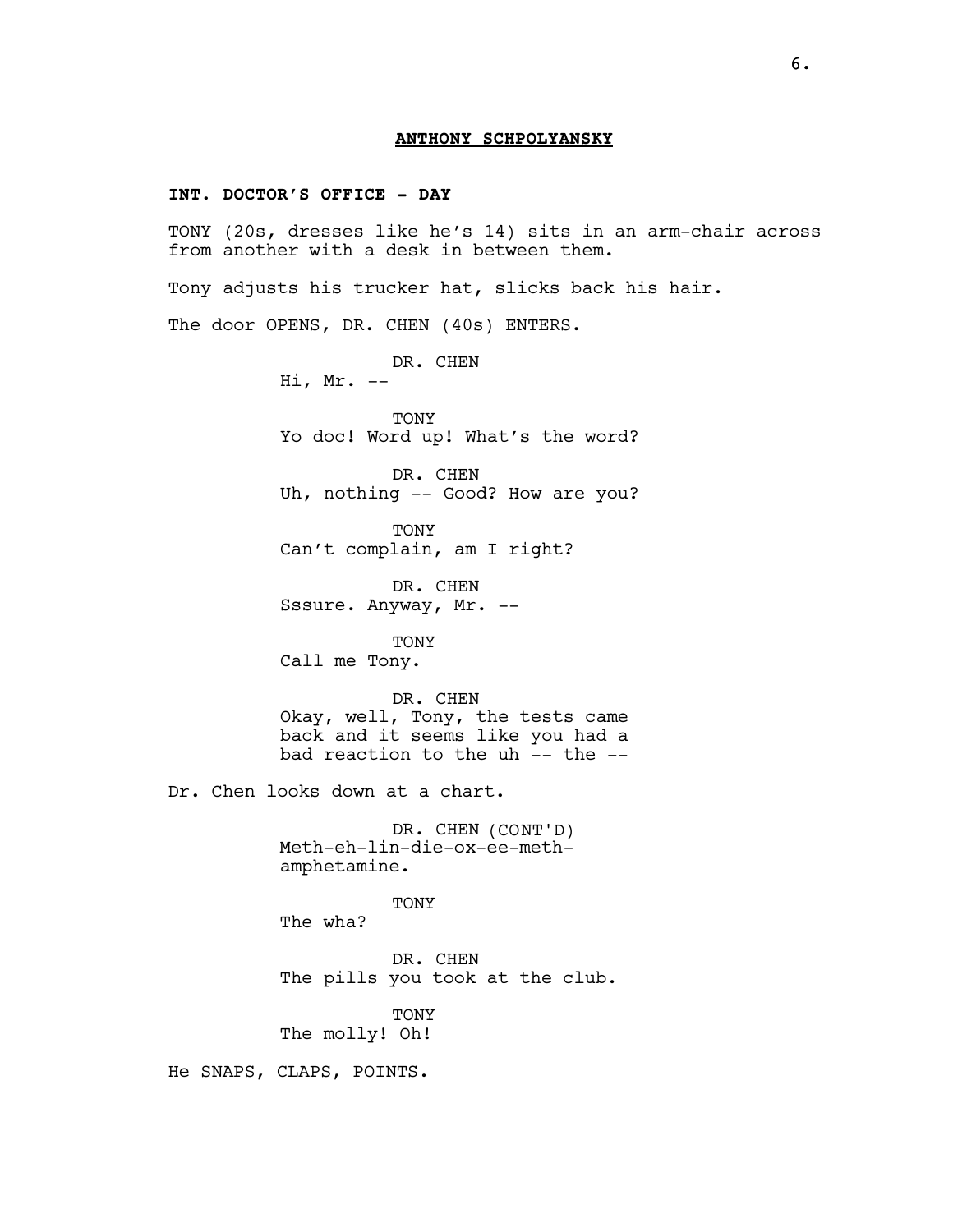TONY (CONT'D) You want some?

DR. CHEN For the last time, no, thank you.

TONY You sure? I got teslas, instagrams, autobots --

DR. CHEN I am not interested in buying drugs from you.

TONY Oh, right, no need.

Tony sits up and TAP TAPS on Dr. Chen's PRESCRIPTION PAD.

DR. CHEN Look, the tests show that your heart is starting to develop serious wear which, at this rate and at your age, is pretty early.

TONY You know what they say; the candle that's twice as hot is twice as long!

DR. CHEN You are so close but so very far -look Mr. --

TONY Call me Tony!

DR. CHEN Mr. Schpolyansky --

TONY Keep it D.L, doc, c'mon.

DR. CHEN I'm seriously concerned that if you don't stop with the methylene --

TONY

The molly.

DR. CHEN Yes, that -- if you don't stop, you're going to seriously hurt yourself.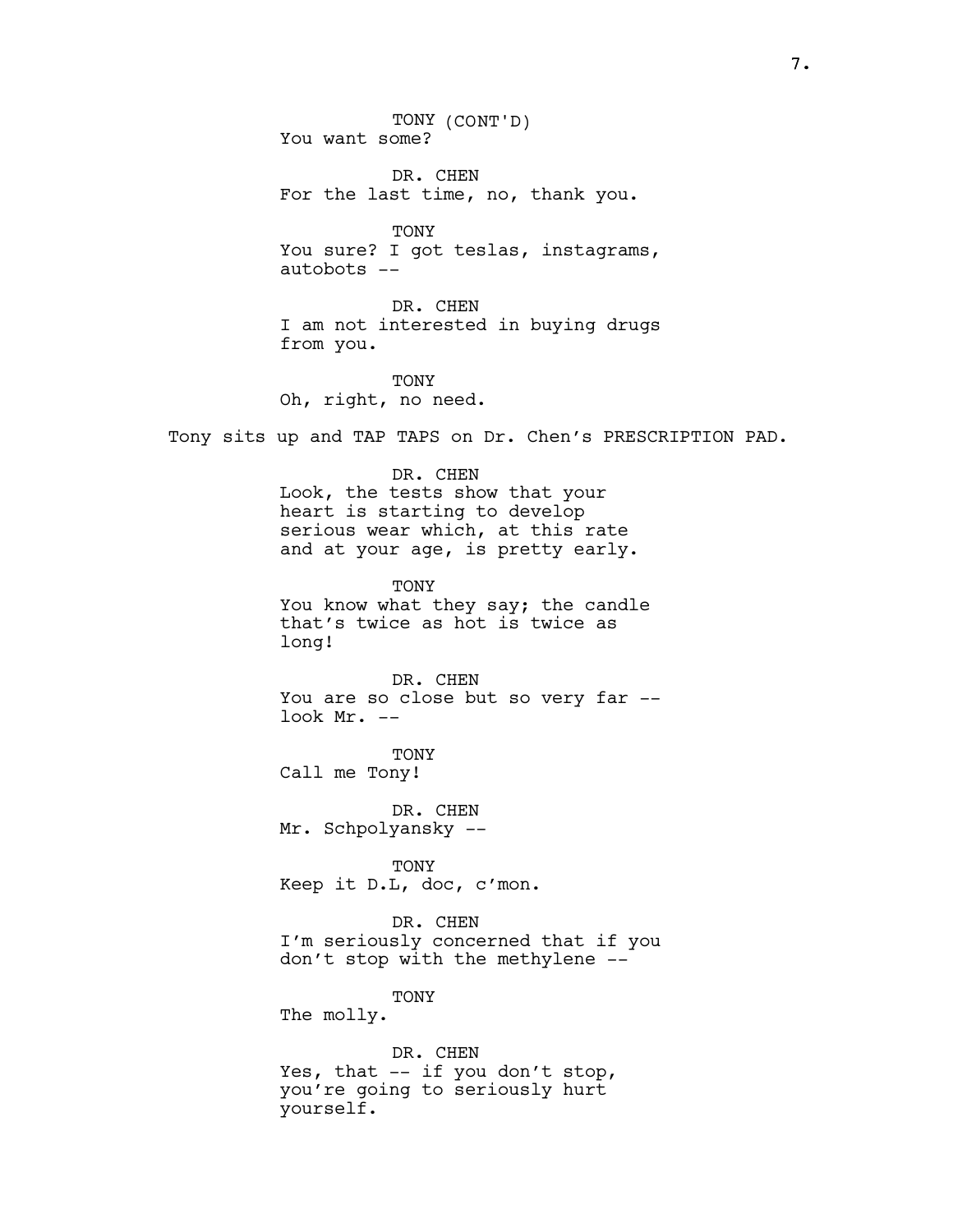**TONY** But the other stuff?

DR. CHEN What other stuff?

Tony CRACKS A GRIN, pulls out his PHONE and taps it, reads through a list as Dr. Chen takes notes.

> **TONY** LSD, cocaine, xanax, vicodin, codeine, nitrous, salvia, molly - eyy, my guy  $--$  adderall  $--$

> > DR. CHEN

Okay.

**TONY** -- wormwood, MXE, poppers, special K, mescaline, sassafras --

DR. CHEN Slow down -- Sassafras?

**TONY** It's MDA, y'know, MDMA but without the other M?

DR. CHEN And what's MDMA?

**TONY** Jesus, doc, molly! Keep up! How you gonna write me a subscription if you don't know no drugs?

DR. CHEN We don't prescribe designer drugs to patients.

**TONY** 

Wait.

Tony leans in.

TONY (CONT'D) (sincere) Then why am I here, again?

DR. CHEN Your heart! What other substances have you been taking?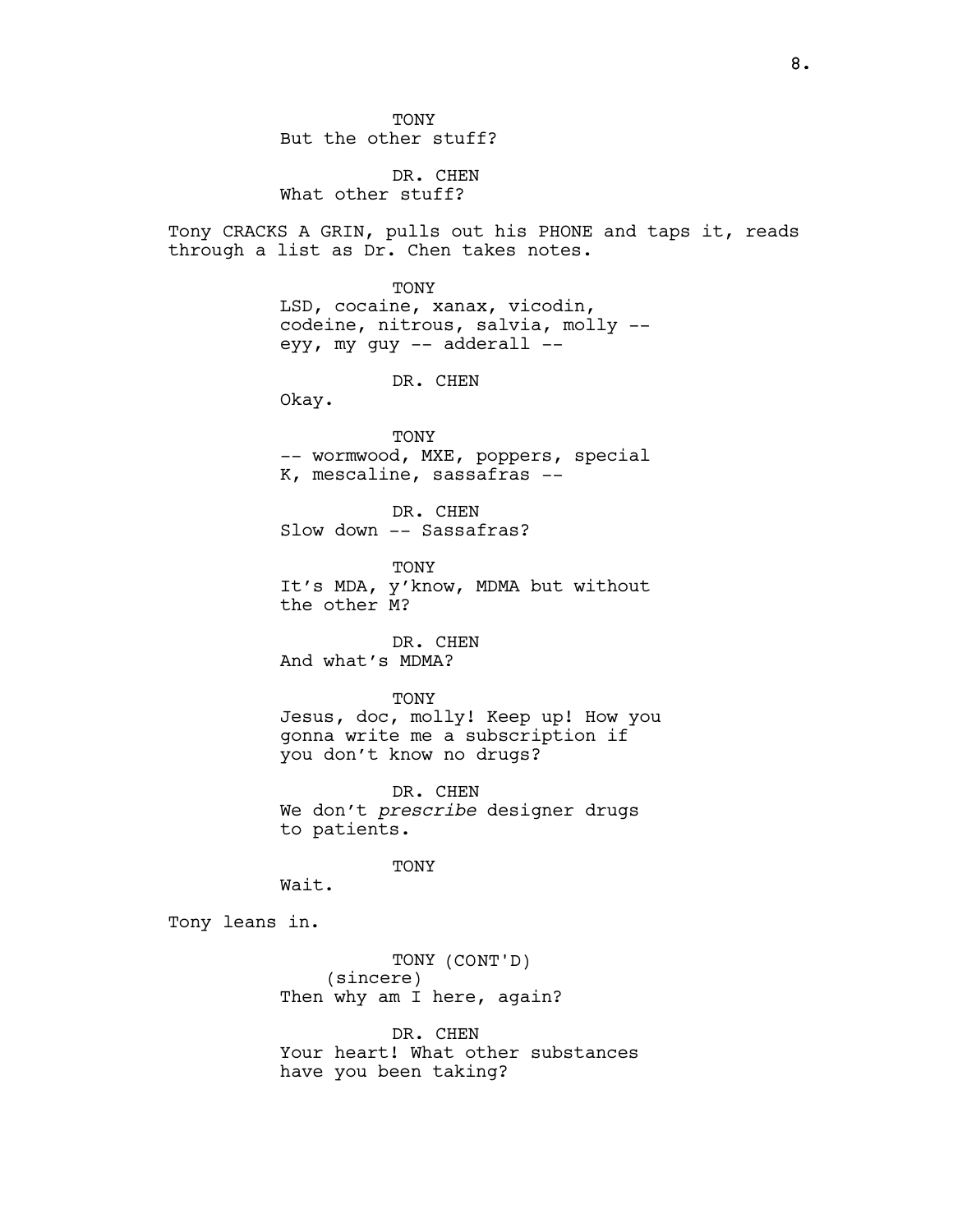**TONY** Well I'm not really take-ing anything, I just do whatever people give me, y'know? Some chick hands me something, I ain't saying no!

DR. CHEN

So if I prescribe you a blood pressure medication, will you take it only at regular intervals?

**TONY** 

Can I rail it?

Dr. Chen looks at Tony confused.

Tony PLUGS ONE NOSTRIL and SNORTS an IMAGINARY LINE.

DR. CHEN Please don't do that. Please, please, please, do not do that.

TONY If you say so, doc.

DR. CHEN Alright, remind me, do you have any allergies?

TONY Latex, lambskin, and polyurethane!

Tony goes for a HIGH FIVE. Dr. Chen leaves him hanging. Tony DOESN'T PUT HIS HAND DOWN.

> DR. CHEN Let's put you down for an STD check too. And when's the last time you've had a physical exam?

TONY My girl gave me one last night, am I right?

DR. CHEN

Tony, I need you to be serious right now, okay? You've developed a life-threatening medical condition that, if left untreated, could lead to your very early death. Do you understand?

Tony PUTS HIS HAND DOWN, his face falls.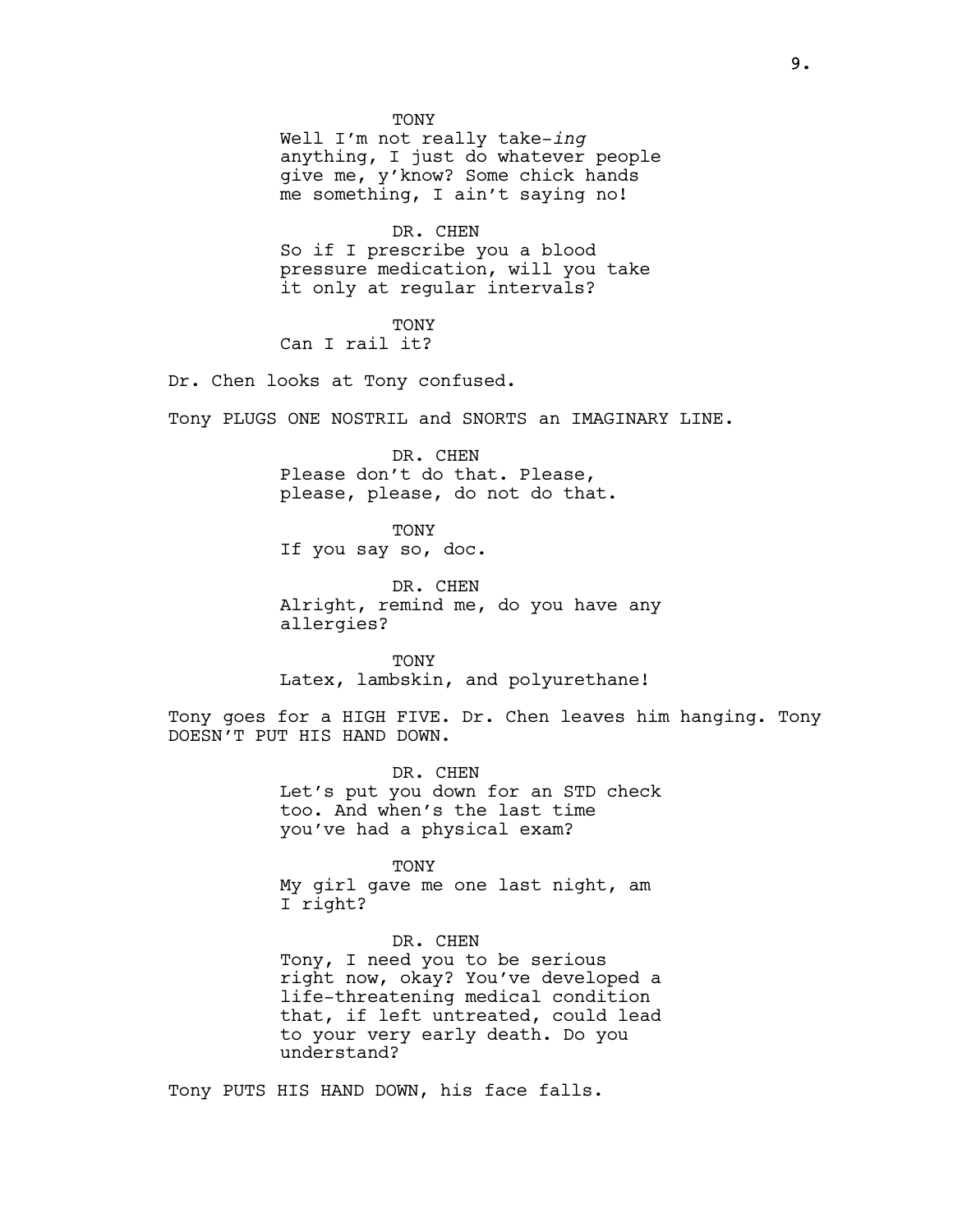**TONY** 

Yeah...

### DR. CHEN

I'm going to start you on a regiment of medications that will help with the internal swelling, I recommend you stay away from the recreational drugs, of course.

#### **TONY**

Yeah, of course.

#### DR. CHEN

And try to get in some light exercise aside from sex? A short hike or walk through the neighborhood.

# **TONY**

Okay, yeah.

### DR. CHEN

I'm sorry, Tony. I wish I had better news for you, but at least we caught this early which gives us a lot of options.

Dr. Chen stands up, Tony stands too.

### DR. CHEN (CONT'D)

My receptionist can give you directions to the phlebotomy lab.

TONY Oh, before I go, I wonder if you could write me a prescription for sildenafil? Generic.

DR. CHEN Oh, Viagra? Sure.

TONY Woah, doc, c'mon.

He readjusts his hat.

THE END.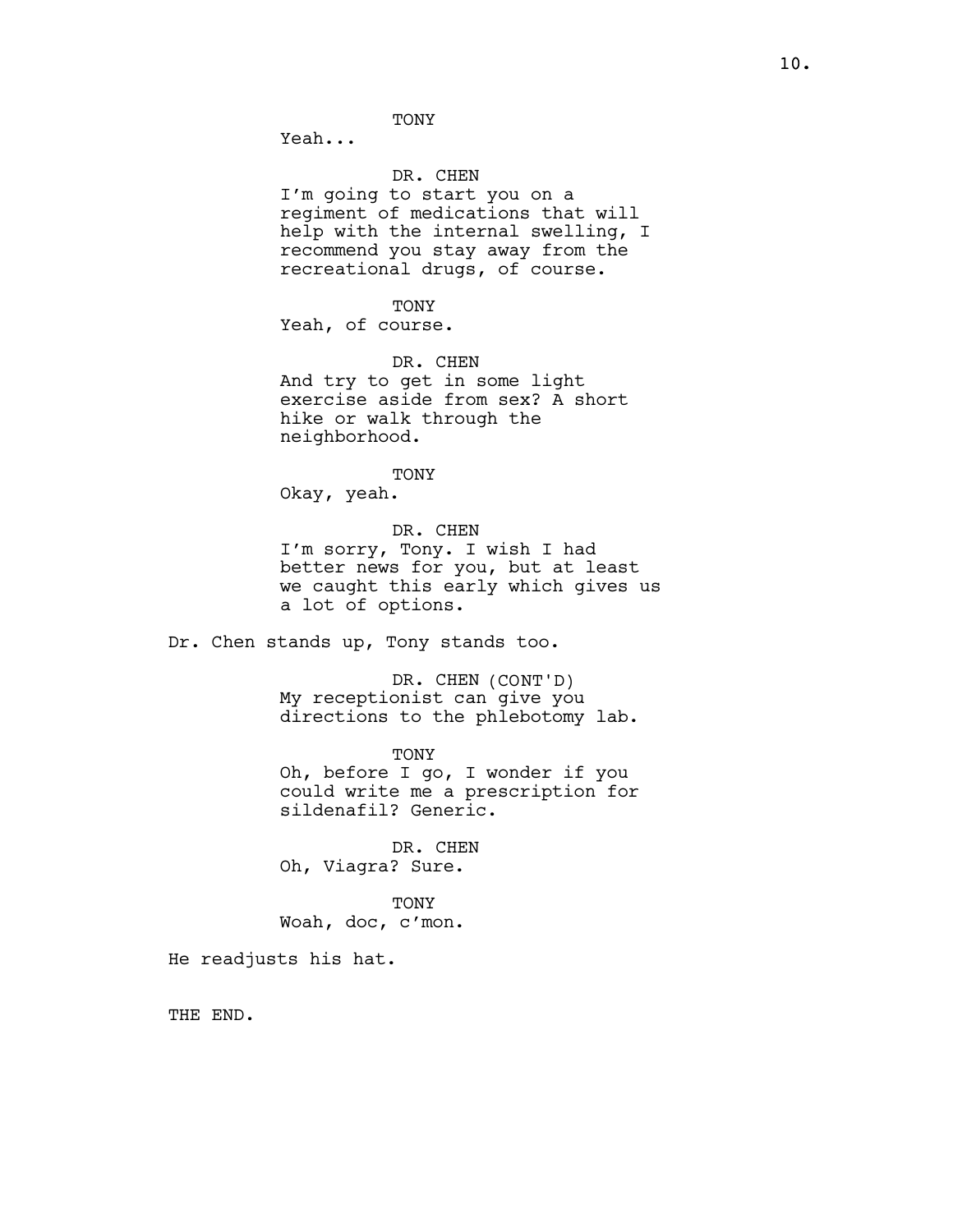### DOOR TO DOOR

### EXT. FRONT DOOR - DAY

DING DONG. ISAAC (18) rings the bell, LUKE (18) beside him in matching inoffensive formal wear and a BIBLE under his arm.

The door OPENS to reveal GEOFF (40s, pudgy) in nothing but a BATHROBE and ILL FITTING TIGHTY WHITEYS. HALF-NAKED SWINGERS (40s-60s) mill about inside eating POTATO SALAD and AMBROSIA.

> ISAAC Oh sweet Lord in Heaven.

> > GEOFF

Yeah?

LUKE Hi, sir, I'm sorry, you're obviously busy --

GEOFF Nah, we're in between right now, got a couple minutes.

ISAAC In between what?

**LUKE** 

We're Jehovah's Witnesses and we're going around the community talking to people about Jesus and by the way your penis is showing.

GEOFF

Oh shit.

Geoff WRAPS the bathrobe around himself.

GEOFF (CONT'D) Come in, come in.

He opens the door wider for them. Luke is unfazed, Isaac is a little frazzled.

### INT. LIVING ROOM - CONTINUOUS

Luke and Isaac enter, Geoff shuts the door. Swingers mill about talking, flirting, eating.

In the other room is a waist-high BUFFET.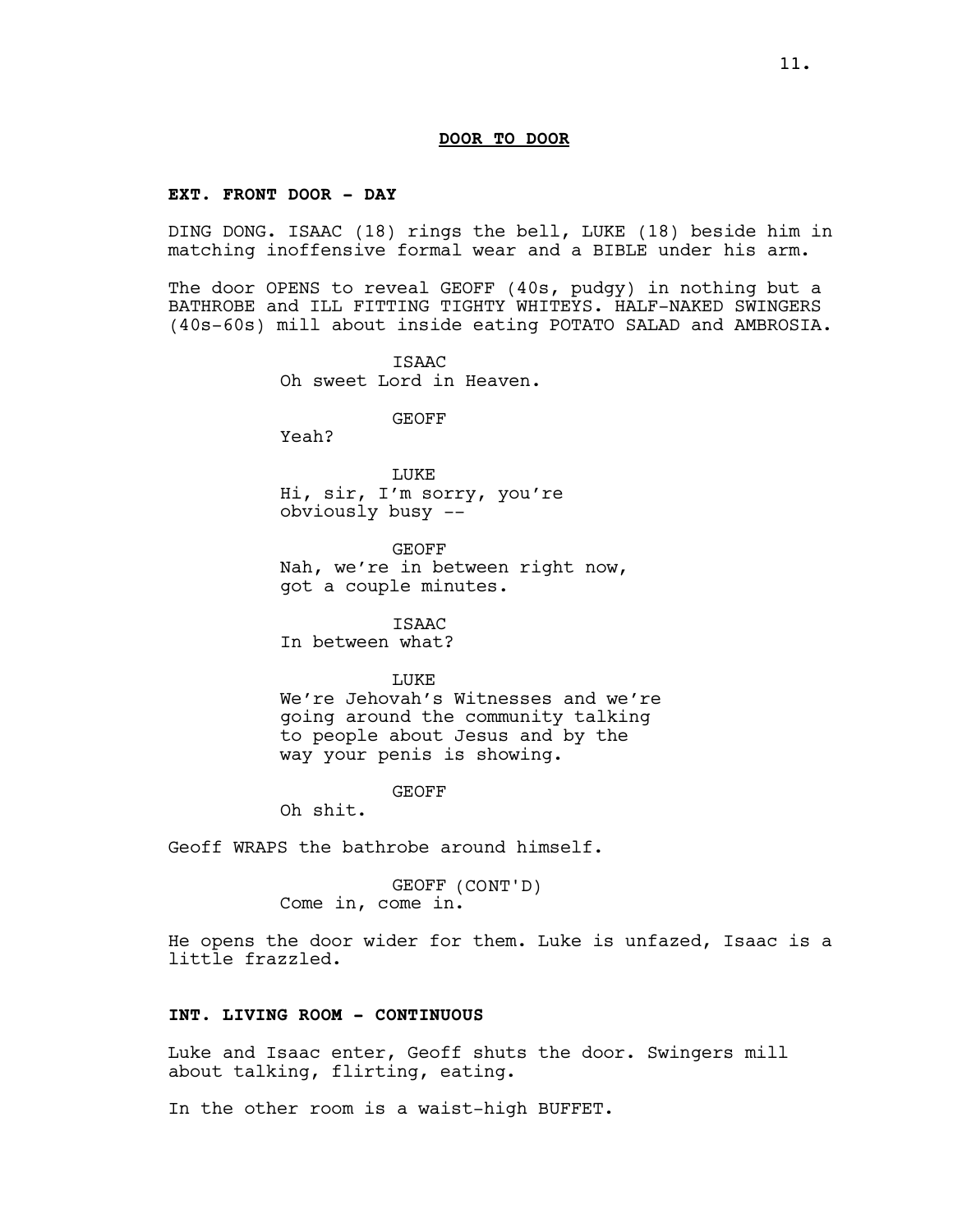GEOFF

You hungry?

LUKE Can we sit down? Somewhere quiet?

GEOFF I don't go that way but you could ask my wife.

ISAAC

 $Oh$   $--$ 

Isaac puts his hands to his face, TRIES NOT TO CRY.

**LUKE** 

One second.

Luke pulls Isaac aside.

LUKE (CONT'D) What is wrong with you?

ISAAC

What's wrong with me? What's wrong with you, Luke?! Are we really going to consort with these sort of people?

LUKE

These people are exactly who we should be talking to: sinners! And besides, Isaac, imagine how impressed Elder Jacob will be if we convert just one person.

ISAAC I don't know, this is making me really uncomfortable.

LUKE Just ask yourself: what would Jesus do?

Isaac looks at Luke. Isaac turns from SHOCK to RESOLVE.

They both turn around to Geoff who is now EATING off of a PAPER PLATE.

> GEOFF So, what's up? You in?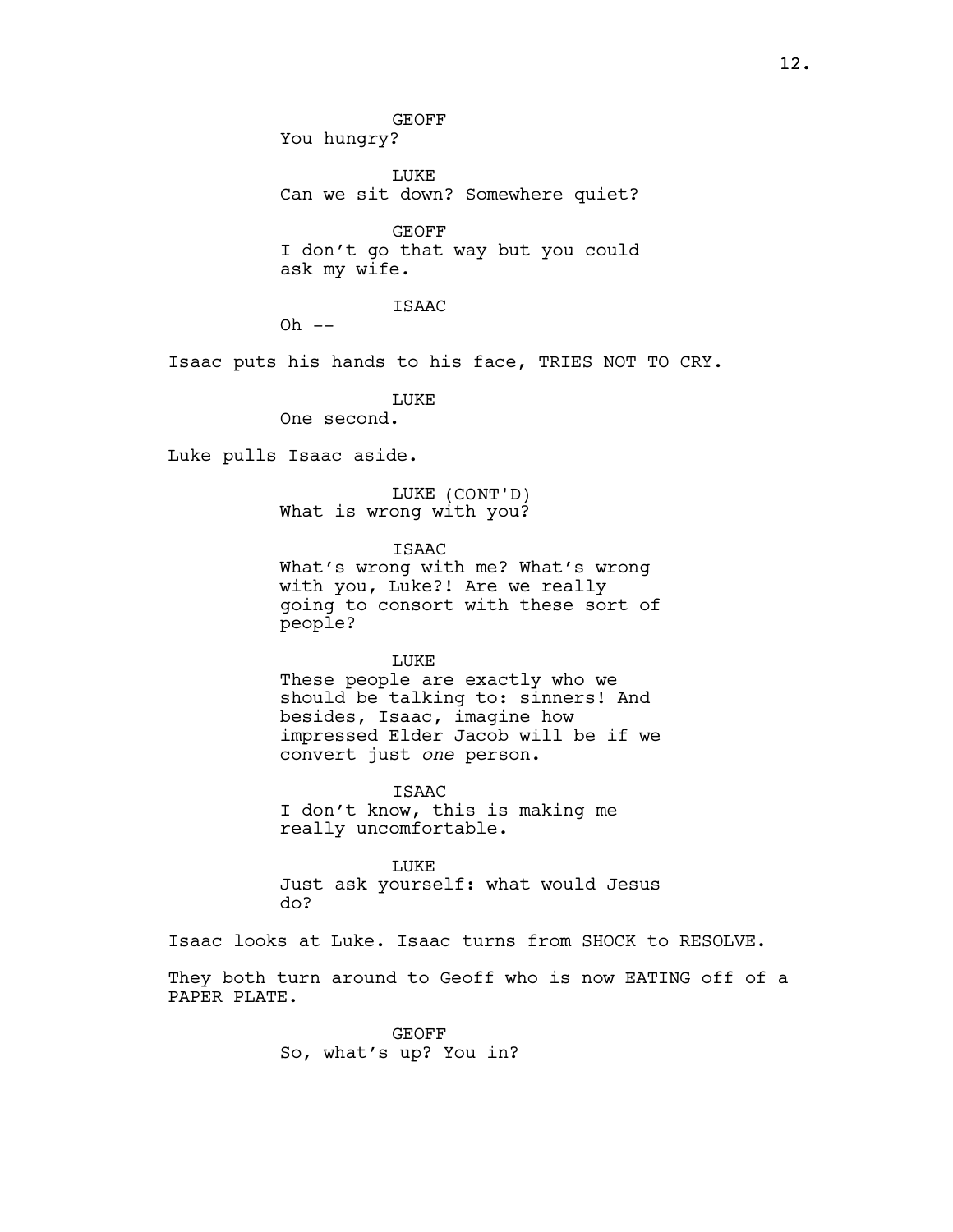ISAAC No. But do you know what you could be in? (beat) The kingdom of heaven! I have a book with me that can solve all of your problems. Listen!

Isaac pulls a CHAIR from the side and STANDS ON IT.

ISAAC (CONT'D) I know that you are all unhappy and that is why you sin, but you don't have to be if you just accept Jesus Christ into your hearts!

SWINGER #1 This is a weird stripper.

ISAAC (to Luke) Some help please?

Luke ROLLS his EYES.

LUKE (to Geoff) How long 'til you get back to whatever you were doing?

GEOFF Couple minutes.

LUKE Let's break off into two groups and go from there

SWINGER #2 How do we determine which group we'll be in?

SWINGER #3 Alright, whip 'em out!

ISAAC Please no -- men and women! Let's just do men and women.

### INT. DINING ROOM - LATER

Luke sits with the WOMEN SWINGERS around the table.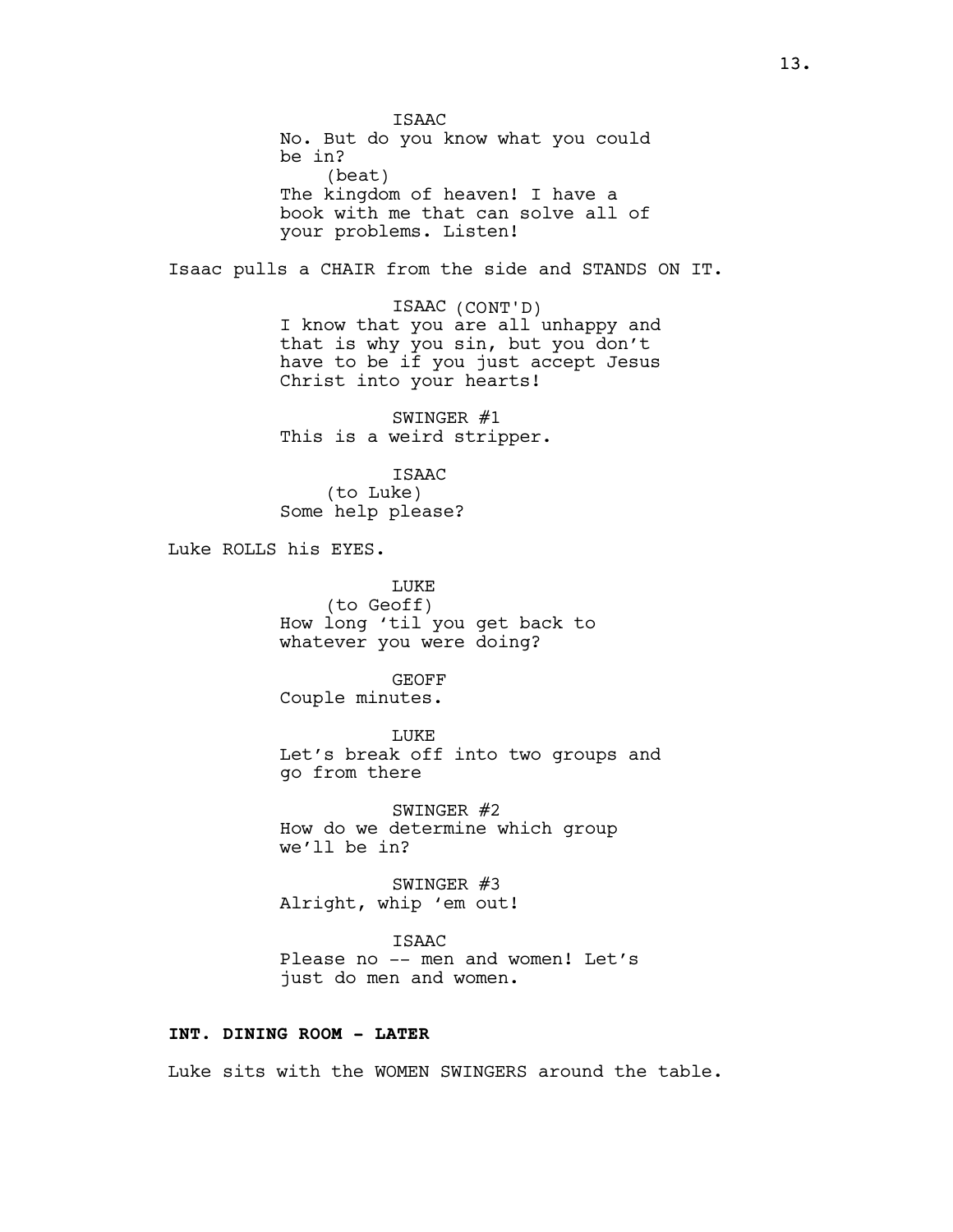LUKE So... how does one even arrange this sort of thing?

### INT. LIVING ROOM - CONTINUOUS

Isaac talks to the MEN SWINGERS, he stands at the fireplace.

ISAAC Does anyone have any questions before we start?

### INTERCUT BETWEEN LUKE AND ISAAC

**LUKE** You're all married?

ISAAC No, that's Judaism, but, uh, yes, I do happen to be... that.

LUKE I don't know, does anyone really know what happens when we die?

ISAAC I'm sorry, what does cunnilingus mean?

LUKE

Really?

Luke looks around the room.

LUKE (CONT'D)

Sure!

Luke LOOSENS his TIE, UNBUTTONS his COLLAR.

### END INTERCUT

Isaac HOLDS A VIBRATOR with his THUMB and INDEX FINGER.

ISAAC So this is a... one of the things you --

It TURNS ON and VIBRATES. He SCREAMS, DROPS it.

From the other room, Isaac hears WHOOPING and HOLLERS.

ISAAC (CONT'D) Excuse me!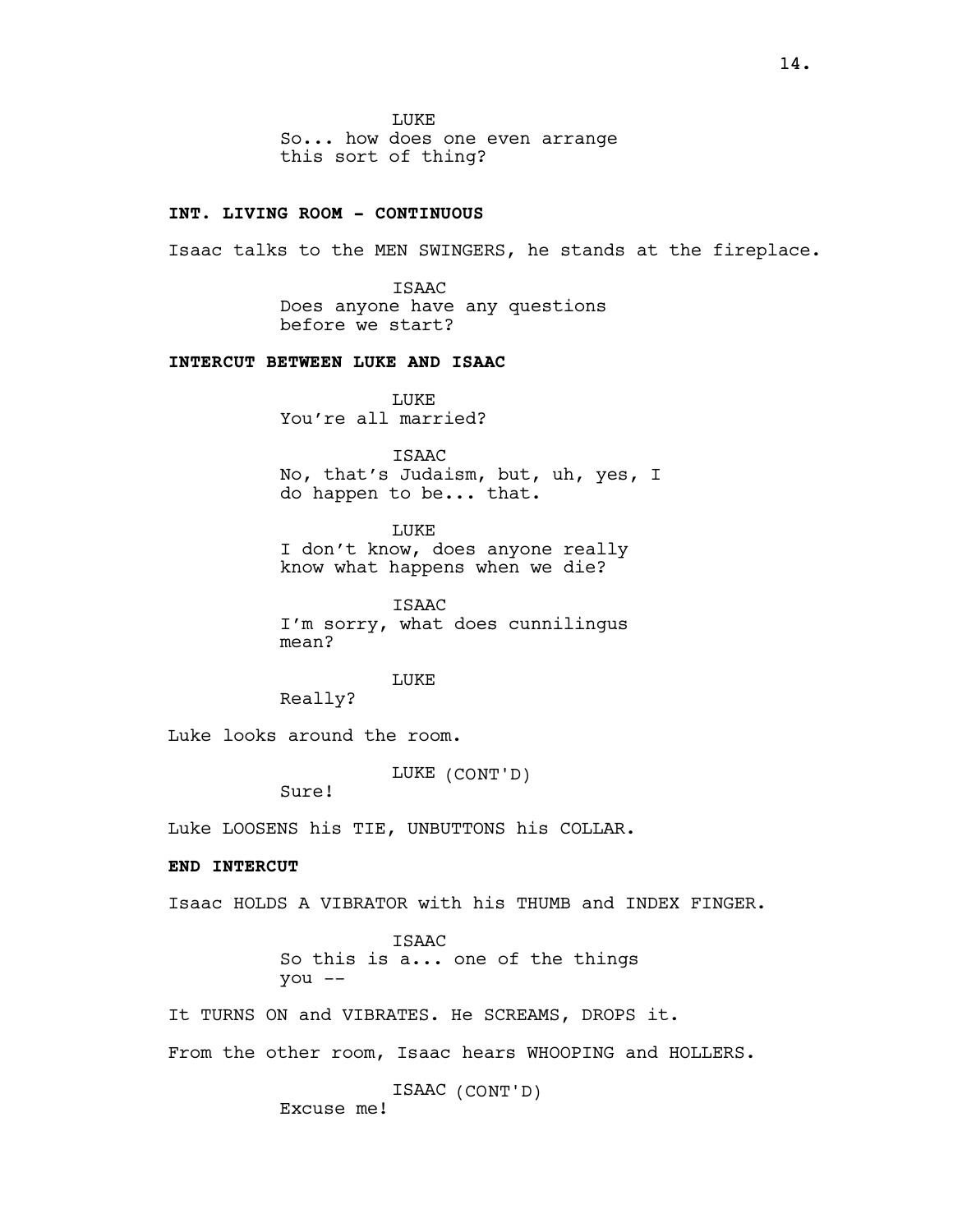Luke is STRIPPING ON THE TABLE.

ISAAC (CONT'D) Lucas Aurelius Moore!

Luke spins around on his heels, he's shirtless and his pants are unbuttoned.

> ISAAC (CONT'D) Get down right now!

LUKE Sorry ladies!

The MEN SWINGERS gather around the dining room entrance.

GEOFF

Hey!

SWINGER #3 Charlotte, he's not an approved individual!

SWINGER #2 Alright, I'm down.

Geoff throws Luke's shirt at him, Luke gets off the table.

GEOFF C'mon bud, they're riled up and you know what that means.

### EXT. FRONT DOOR - CONTINUOUS

Isaac storms out, Luke puts on his shirt while rushing out the door. Geoff closes it behind them.

Luke catches up to Isaac.

LUKE Hey, c'mon, I'm sorry, it's not like anything happened --

Isaac SPINS AROUND.

**TSAAC** I don't do this often and I apologize and I will bring this up during my next confession but JESUS H CHRIST, LUKE!!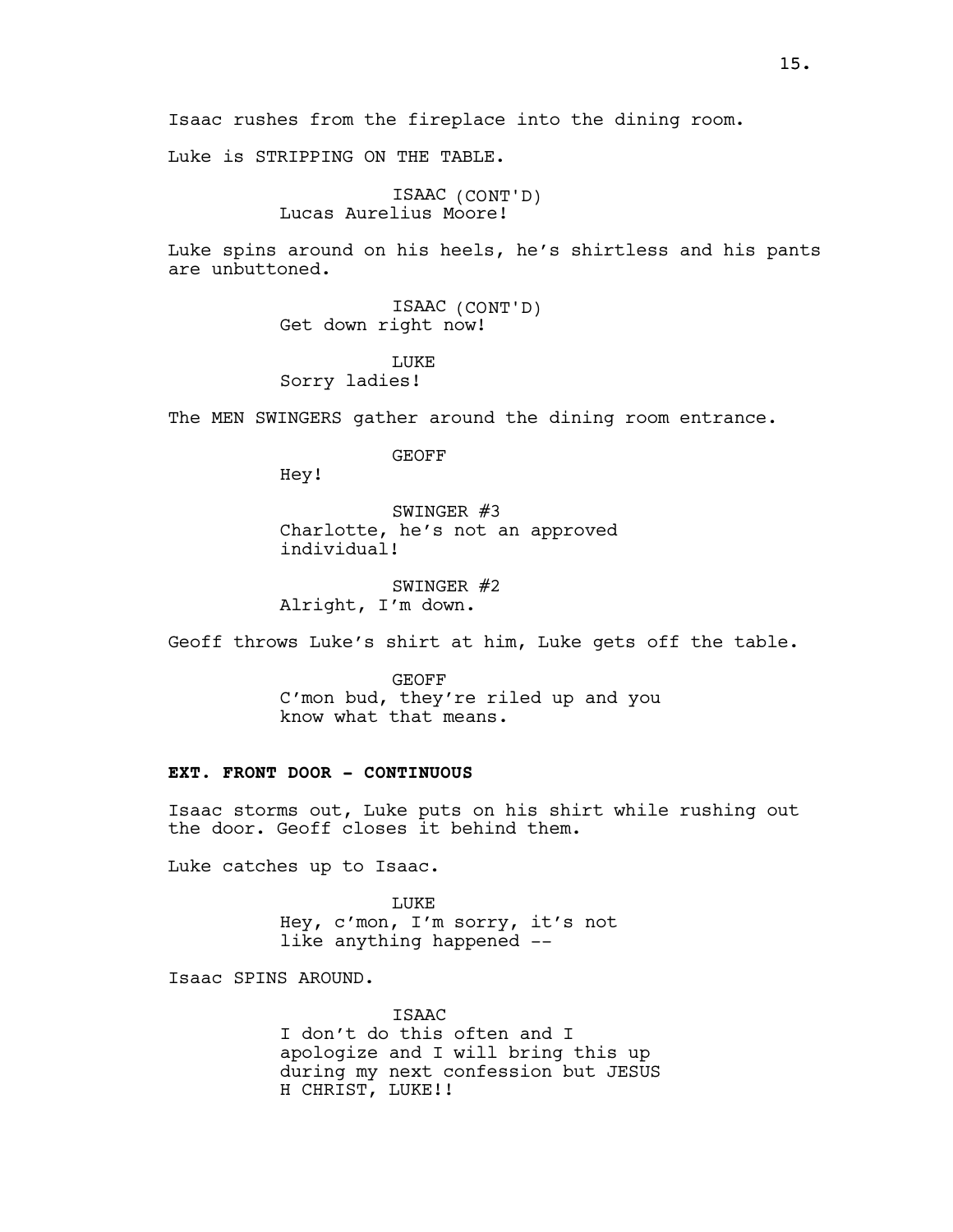Isaac does the SIGN OF THE CROSS.

ISAAC (CONT'D) You went in there and you took advantage of the situation! I touched a -- a marital aid!

Isaac SHUDDERS in disgust.

ISAAC (CONT'D) I mean why did we even come here?

Luke looks down, ashamed.

The FRONT DOOR OPENS, CHARLOTTE (40s) gingerly sneaks through and CLOSES it, hiding the ensuing ORGY.

> CHARLOTTE Hi, I'm sorry, this is weird, but, uh, I live on the house on the corner over there and wouldn't mind if you came over later to talk about your faith?

Luke looks to Isaac. Isaac smiles wide.

ISAAC We'd love to talk with you!

CHARLOTTE Great! I gotta get back to the uh --

ISAAC The bacchanalian sex-fest.

CHARLOTTE

Yep.

#### ISAAC

Go ahead.

Charlotte opens the door, sneaks through it.

ISAAC AND LUKE Jesus loves you!

The door CLOSES.

THE END.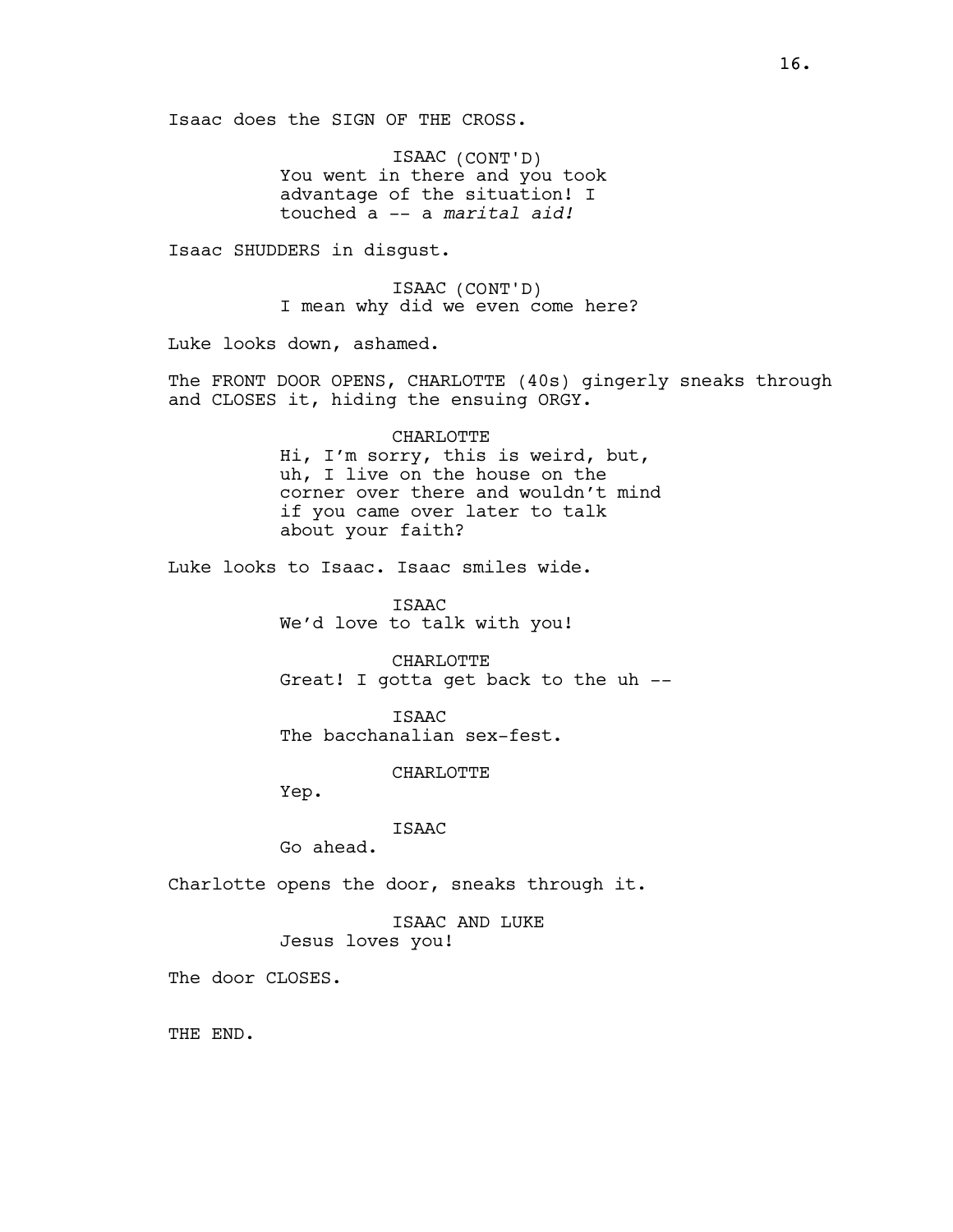### TOO MANY CHOICES

#### INT. MALL FOOD COURT - DAY

GEORGE (30s) and MAGGIE (30s) walk hand in hand with shopping bags towards a large and crowded FOOD COURT.

George STOPS ABRUPTLY.

MAGGIE What's wrong, babe?

George looks around at all the options: Chipotle, Panda Express, Hotdog on a Stick, Smash Burger, Sbarro's...

> MAGGIE (CONT'D) Is it... the thing that happened to you that you can't discuss but I still know about somehow?

> > GEORGE

No...

He steels himself.

GEORGE (CONT'D) I can do it.

George STEPS FORTH.

They walk towards the middle of the food court.

Someone passes them with ORANGE CHICKEN and CHOW MEIN; George starts to sweat.

> GEORGE (CONT'D) Orange chicken...

Someone else passes with a BACON CHEESEBURGER and FRIES; George pulls at his collar to loosen it.

> GEORGE (CONT'D) Bacon cheeseburger...

Someone else passes with a BURRITO and CHIPS; George puts his hands to his face, his eyes behind his fingers.

> GEORGE (CONT'D) Beef burrito!

They get to the middle of the food court and look directly in front of them; POKE.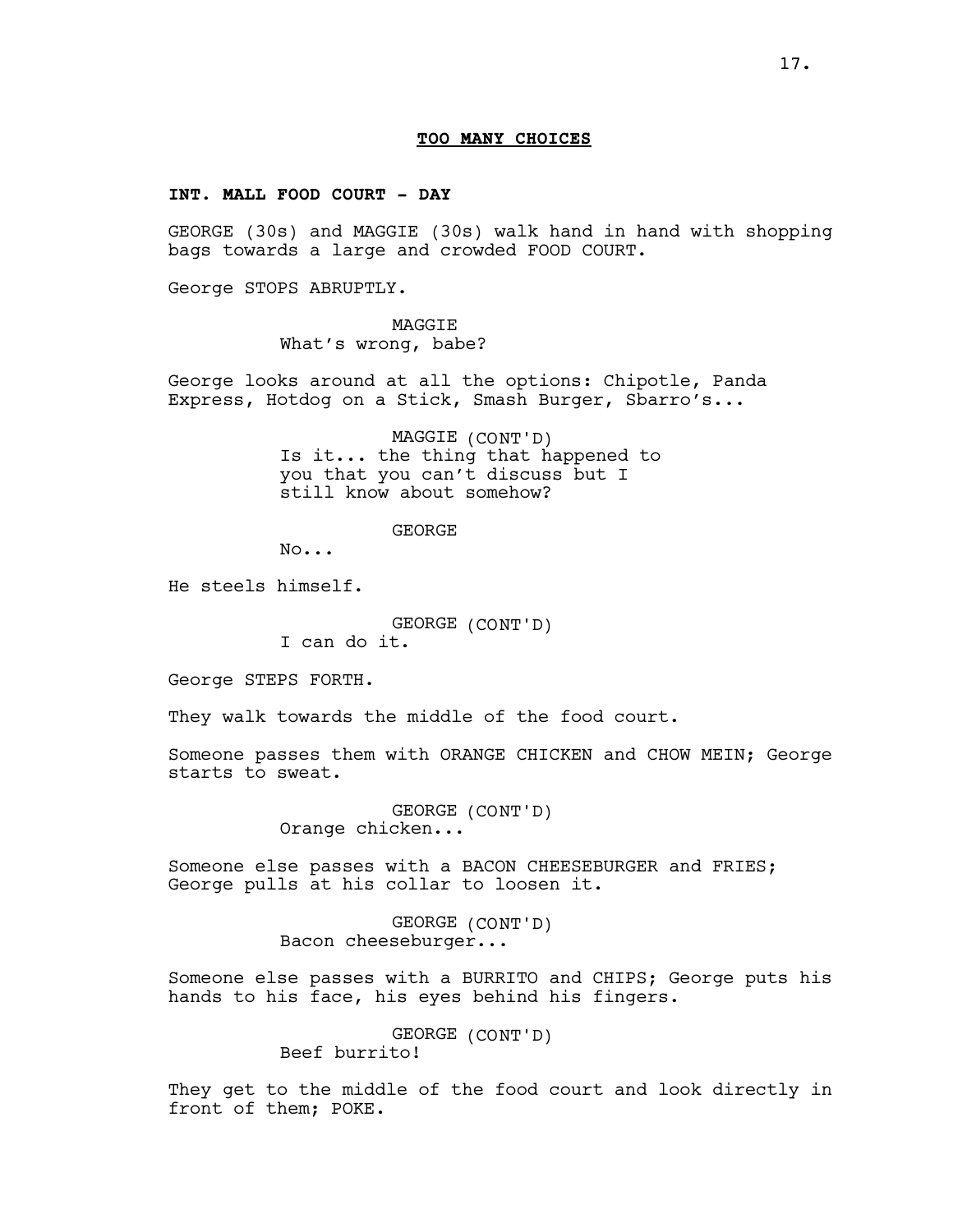George sees the inviting sign, the line in front of the clear glass behind which is a bar of raw fish and condiments.

> GEORGE (CONT'D) POKE! BOOOOOOOOOWWWWLLL!!

George FALLS TO HIS KNEES, SCREAMING

The world turns BLURRY, George can hear VOICES.

CASHIER  $#1$  (V.O.) Would you like fries with that?

WAITER  $#1$  (V.O.) Soup or salad?

HOSTESS (V.O.) Inside or outside table?

WAITER  $#2$  (V.O.) And how would you like those eggs?

CASHIER  $#2$  (V.O.) What size?

CASHIER  $#3$  (V.O.) Sir, you can't do that, this is a Wendy's!

Maggie goes to him.

MAGGIE George, please! It's okay!

GEORGE Too many choices!

MAGGIE

Stop! Baby!

George STANDS, SLAPS a TRAY OF FOOD from A PASSERBY's HANDS.

GEORGE TOO MANY CHOICES!

George RUNS AROUND SLAPPING TRAYS OF FOOD OFF OF TABLES, OUT OF HANDS, SPILLING FOOD EVERYWHERE.

George turns around, LOCKS EYES with the POKE CASHIER (20s).

GEORGE (CONT'D)

BREAD!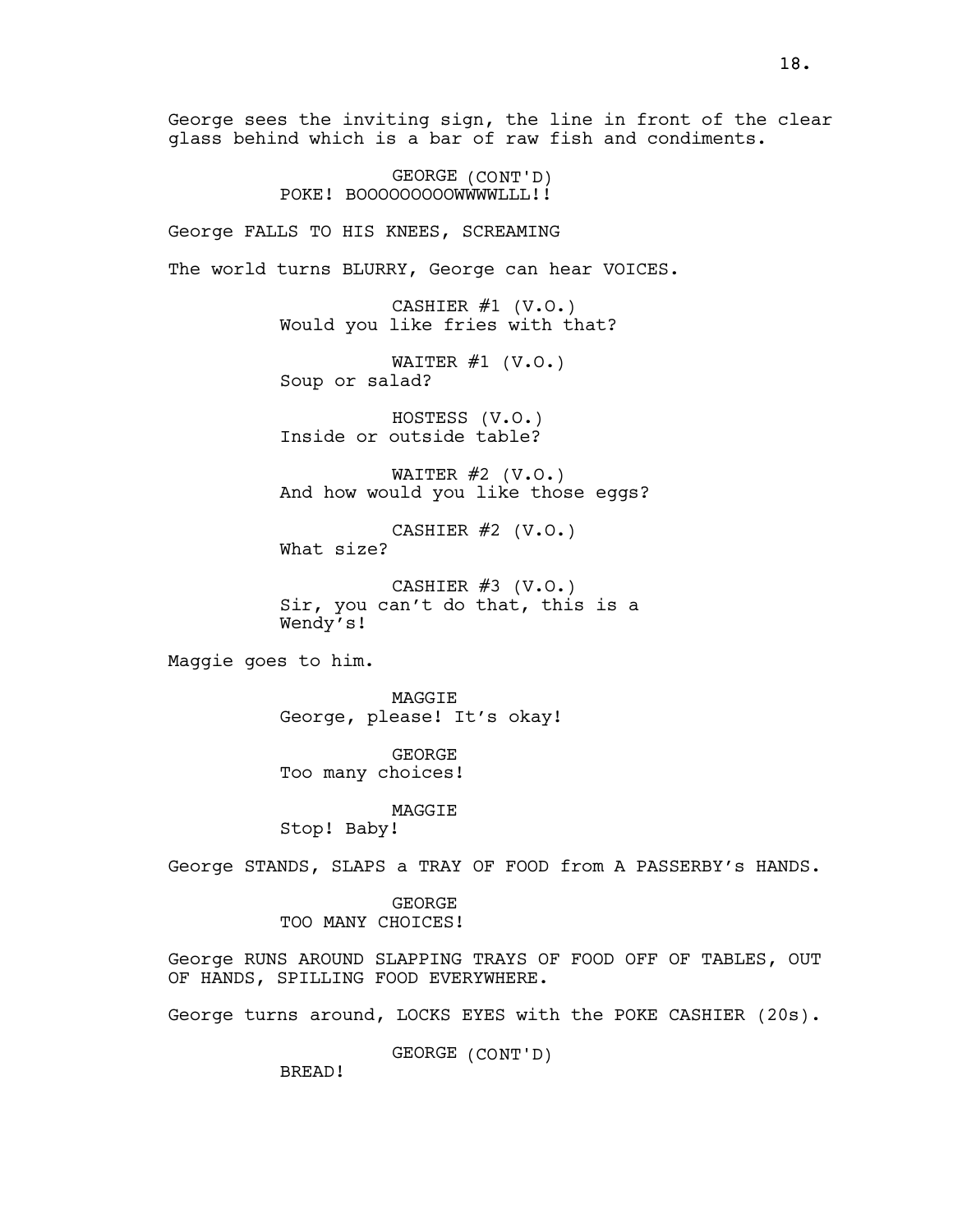What?

GEORGE BREAD! GIVE ME BREAD!

POKE CASHIER We don't have bread we just have rice!

George WHIPS AROUND, looks at the SBARROS EMPLOYEES (20-30s).

GEORGE

YOU!

They freeze.

GEORGE (CONT'D)

BREAD!

George STOMPS towards the Sbarros, Maggie SOBS on her knees.

MAGGIE (sobbing) No Georgie, not the bread!

George JUMPS ONTO the Sbarro's counter, sees an Employee with a mound of pizza dough. George POINTS.

GEORGE

BREAD!

The Employee freezes.

SBARROS EMPLOYEE (scared)

Wha?

GEORGE GIVE IT TO ME!

They quickly pass it to him and run away.

George takes the DOUGH in his hands and SCREAMS.

He SLAMS the dough ONTO HIS FACE, SPREADS THE DOUGH AROUND HIS HEAD UNTIL IT ENCASES HIM LIKE A MASK.

He SCREAMS, forming a BUBBLE WHERE HIS MOOUTH IS.

THE END.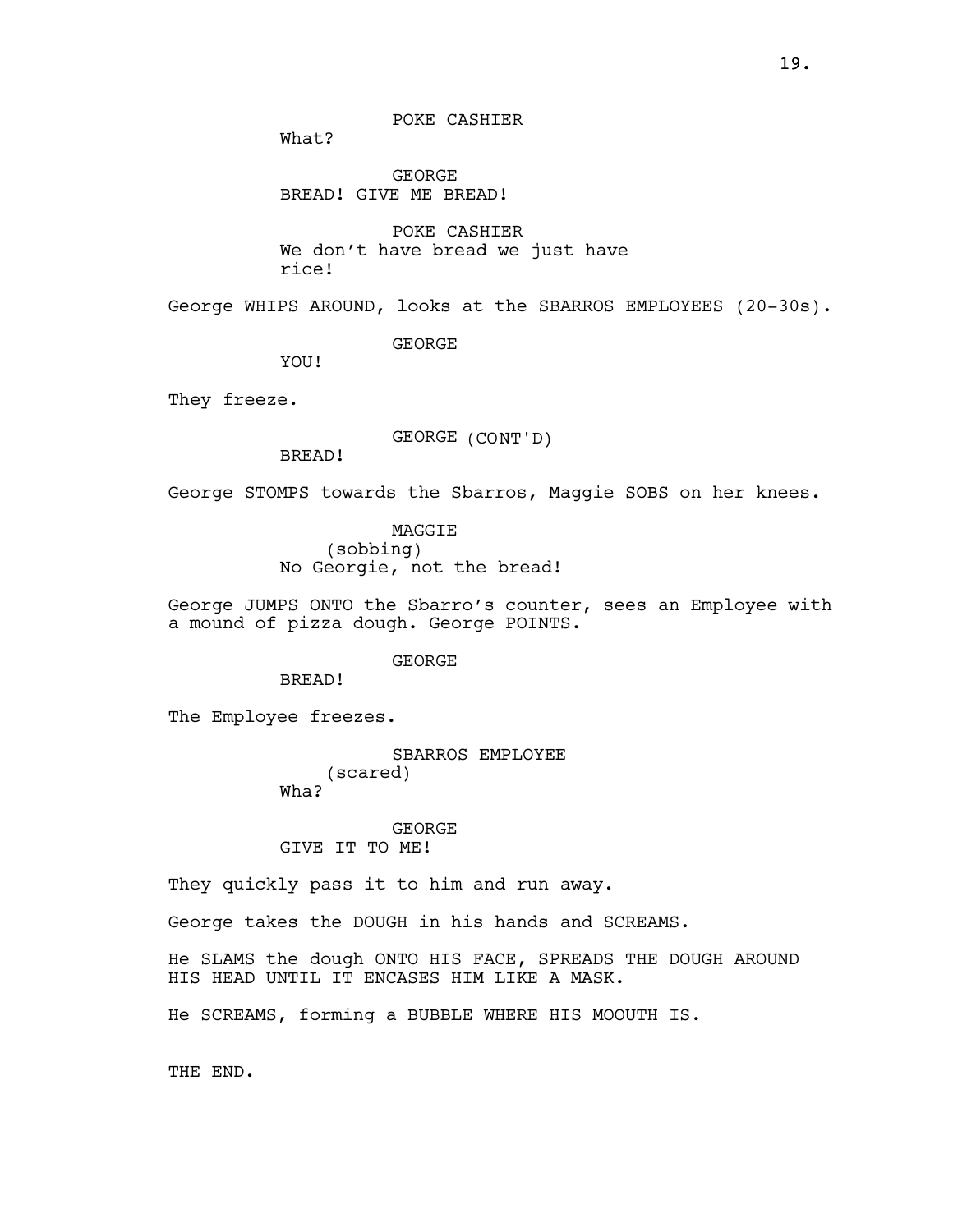### BOOK CLUB

#### INT. LIVING ROOM - NIGHT

DIANNE (30s) sits around with FRIENDS (30s) for a BOOK CLUB.

CLAIRE I thought it was really tragic for Jo when Laurie married Amy.

CLINT (30s) descends the stairs.

Some of them in the group notice.

MARY

Hey, Clint!

### CLINT

Oh, don't let me interrupt your circle of intellectuals, I'm just getting some cake.

JEANNE Why don't you join us?

CLINT

I'm sorry, (to Dianne) but I'm too stupid for this group.

DIANNE What does that mean?

CLINT No it's okay, Dianne, I'll just go back upstairs and watch 'Hunger Games', comma, the movie, while you and "our friends" discuss symbolism and motifs.

DIANNE Fine, then go.

CLINT (mocking) "Fine, then go!"

Clint leaves for the kitchen. They go back to talking about the book. Clint exits the kitchen with a slice of cake on a plate.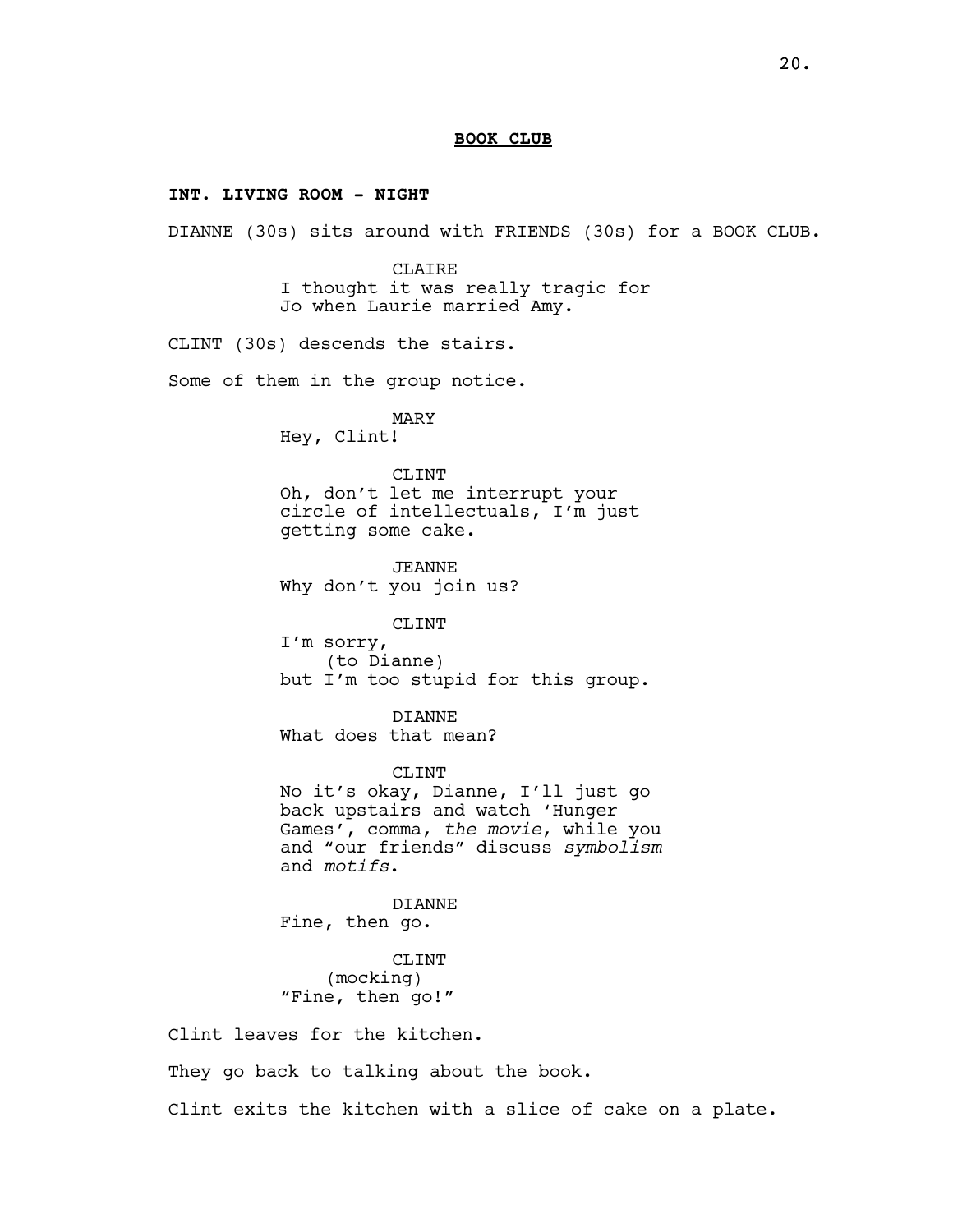He goes to the stairs, turns around on the first step.

CLINT (CONT'D) I just think it's funny, Dianne, that it takes you two years to read all the 'Game of Thrones' books, but it only took me two weeks to watch the whole tv series. Just saying, just saying.

CARRIE Would you like to suggest a book?

CLINT Oh would I ever! -- Fuck ooooff!

MARY Clint, please, just sit down for a moment and read a passage with us.

CLAIRE Yeah, come on, Clint, why not?

Clint thinks.

CLINT What are you reading?

DIANNE 'Little Women'.

CLINT With Bob Odenkirk?

DIANNE (SIGHS) Yes.

CLINT Fine, but only because I want to.

He sits down, Linda hands him a copy of 'Little Women'. Clint TURNS THE PAGE -- he gets a PAPER CUT.

> CLINT (CONT'D) AH it gave me a paper cut! Did you do that on purpose?

LINDA What? No! No, of course not!

CLINT Fuck you, Linda! You're a snake!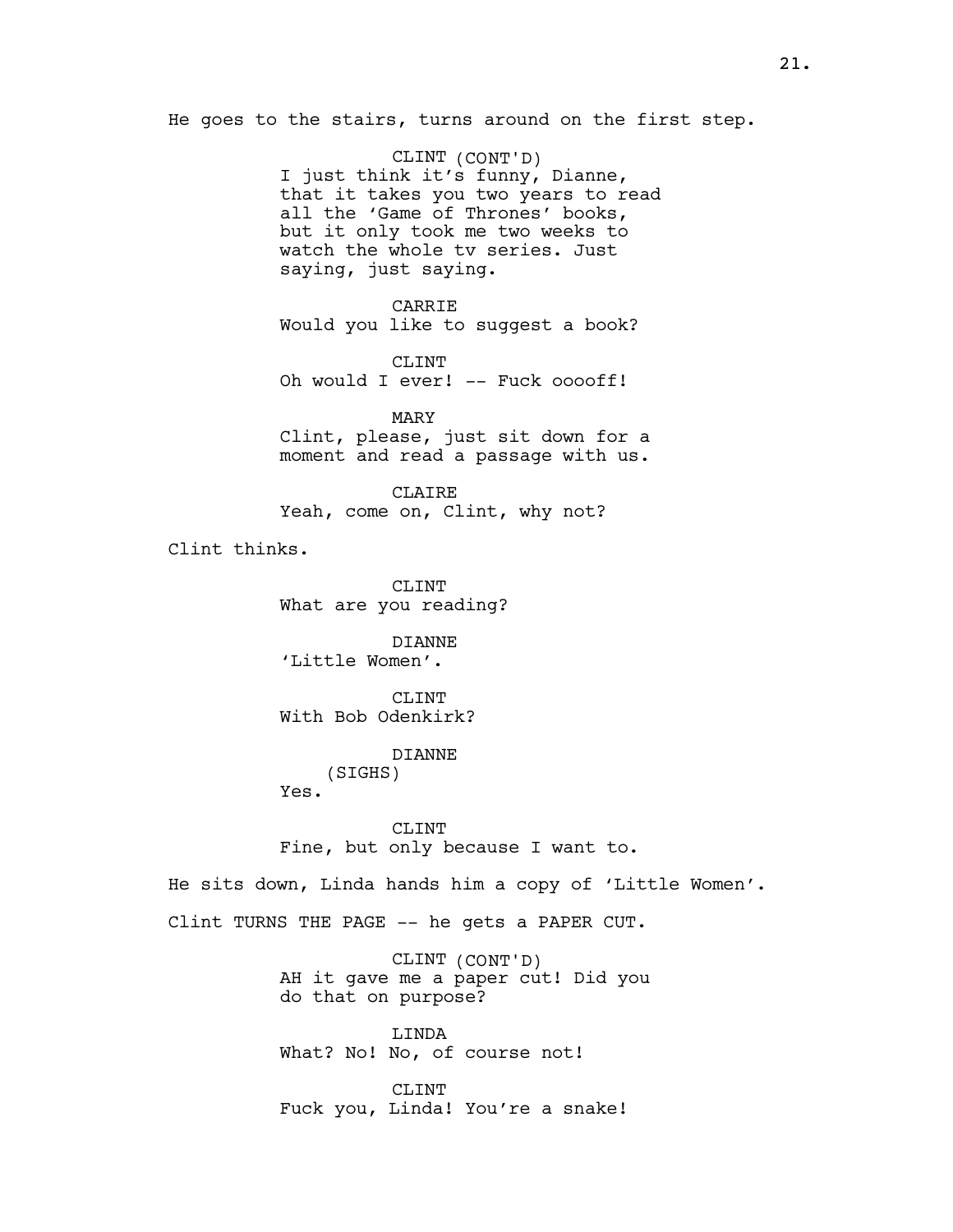DIANNE

Clint!

CLINT No, Dianne, no! Every week these people come into my home and insult my intelligence and I've had it!

CARRIE We're not doing anything!

CLINT She told you, didn't she?

SAM Told us what?

DIANNE I didn't, Clint, I promise!

CLINT I knew it! She told you! She told you I can't read!

Silence.

CLINT (CONT'D) Didn't she!?

Clint STANDS.

CLINT (CONT'D) Well I can't! How does that make you feel, huh? Does it make you feel good? Does it make you feel superior down here?

The room doesn't know how to react.

CLINT (CONT'D) Well shame. On. You. Because you know what?

The group SHRUGS.

Everyone looks at Clint expectantly.

CLINT (CONT'D) A book... killed my father.

A mixture of GROANS and SIGHS comes from the group.

DIANNE Clint, I've met your dad --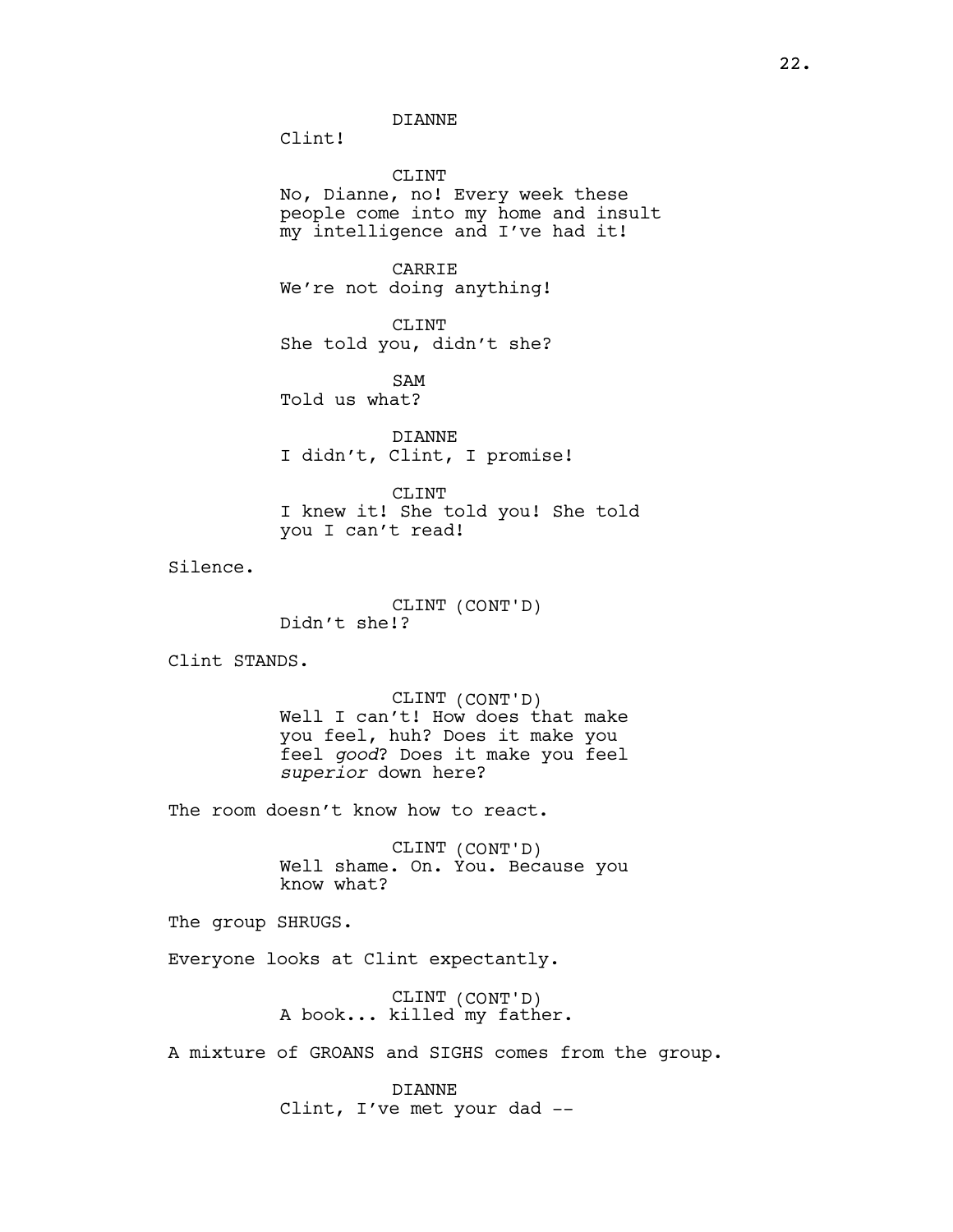#### CLINT

RON'S NOT MY REAL DAD, DIANNE! HE'S A PIECE OF DOGSHIT! MY REAL DAD WAS KILLED WHEN A COPY OF 'ATLAS SHRUGGED' FELL OFF A BOOKSHELF AND HIT HIM IN THE BACK OF THE NECK! HE WAS DECAPITATED INTERNALLY!

#### DIANNE

Calm down!

CLINT

I vowed from that day forward that I would never, ever read again!

SAM

I'm sorry, but how do you do... anything? How did you find 'Hunger Games' on your TV?

CLINT I know who Jennifer Lawrence is.

CLAIRE Okay, but what about driving? How do you get around without a GPS?

CLINT I know the word shapes on the signs.

CLAIRE You mean the names of the streets?

CLINT Yeah and the big red octagon and the yellow triangle.

LINDA So you can't read but you know what an octagon is?

CLINT I'M GOOD WITH SHAPES, LINDA, YOU FUCKING SNAKE!

MARY Wait, so, are you dyslexic?

CLINT

Have you been listening to anything I've been saying, Mary -- No! Can't read; Ron's dogshit; book killed my real dad. Get it together!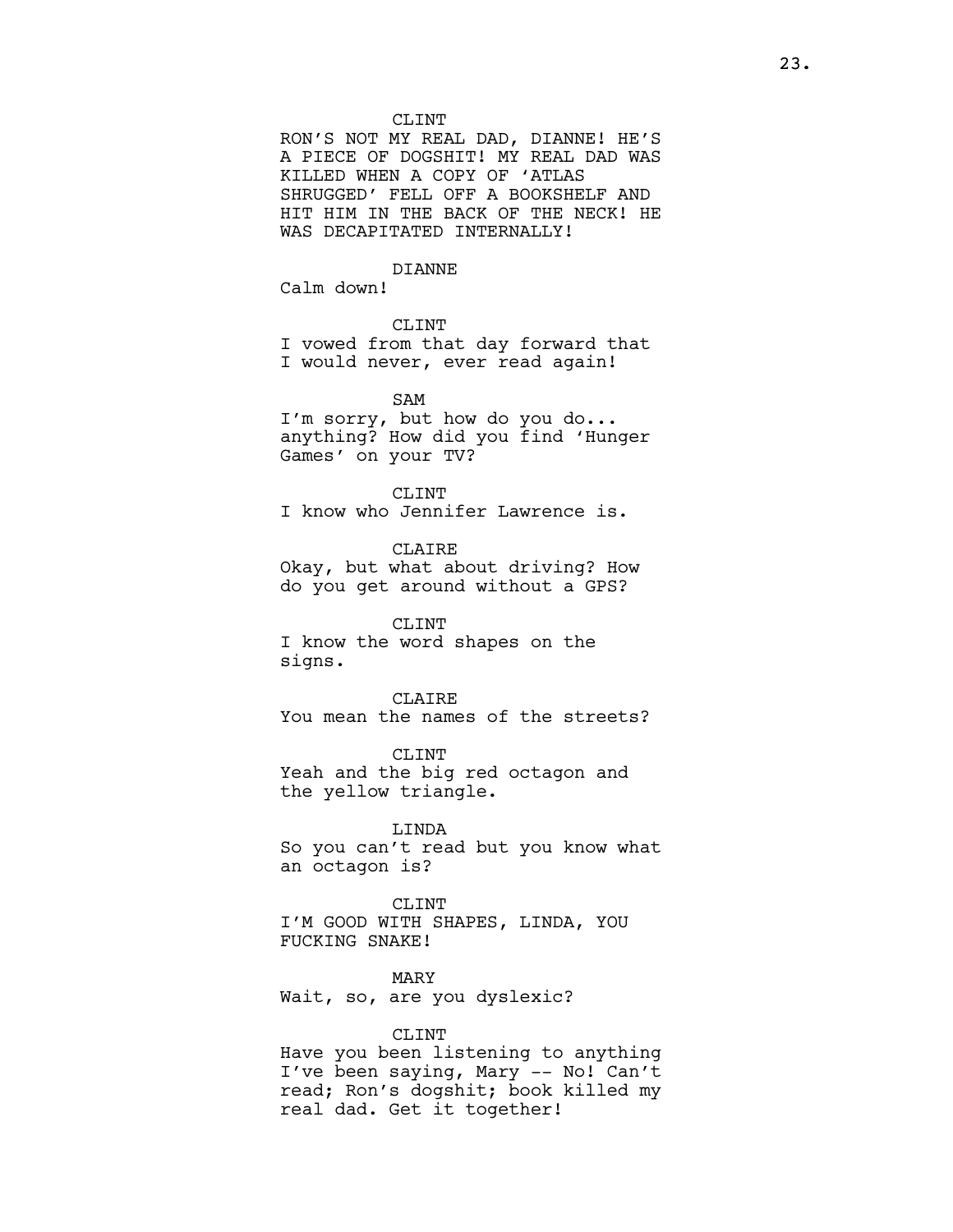JEANNE You can't read or you won't read?

CLINT What's the difference?

JEANNE

I mean is it that you actually can read and you just refuse to or did you never learn how to read?

DIANNE Alright, I think we're done here.

CARRIE Wait, does someone have a pen?

CLINT

What?

#### LINDA

I've got one.

Linda gives a PEN to Carrie, Clint HISSSSSES at Linda.

Carrie WRITES SOMETHING DOWN on the blank back cover of her book: "DIANNE SAYS YOU HAVE TWO ANUSES".

> DIANNE Carrie, please --

#### CARRIE

Wait, wait...

Clint LOOKS at it, SQUINTS, STARES at Carrie, LOOKS TO Dianne, then BACK TO Carrie.

> CLINT I... don't know those shapes.

The group REACTS, MONEY CHANGES HANDS.

Clint STANDS UP.

CLINT (CONT'D) Y'know what, suck my movie dick you literary douches!

Clint GRABS HIS CAKE with his BARE HARD, FLIPS OFF THE GROUP and WALKS BACKWARDS to the stairs.

THE END.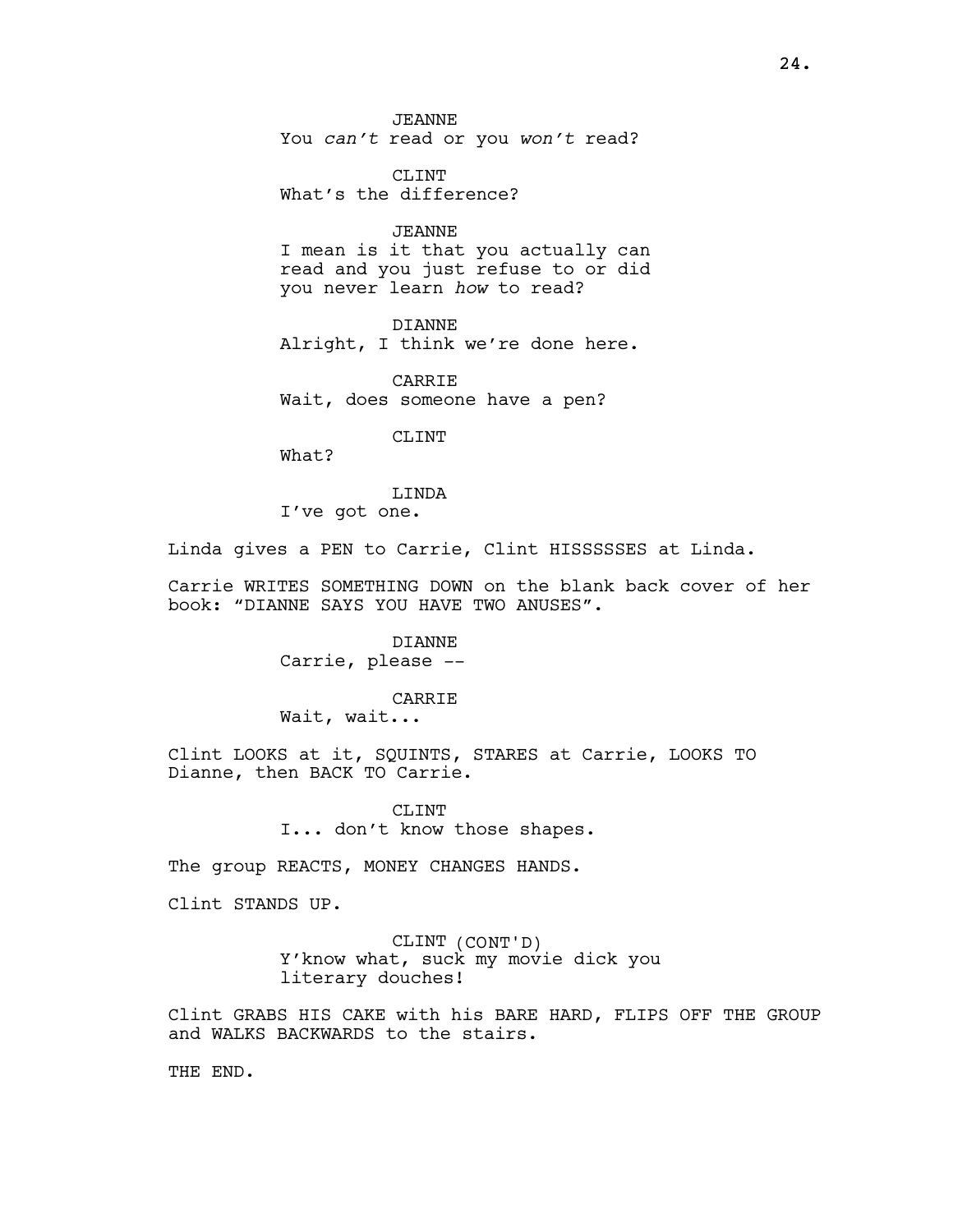### THE PRESENT

OVER BLACK

SFX: DOORBELL RING

CUT TO:

### INT. FRONT DOOR - DAY

CLIFFORD (40s, glasses) opens the door to reveal LAUREN's (20s) back, she wears a slim red dress with a BOW on the small of her back and a red clutch by her side.

She turns around with a smile.

#### LAUREN

Hi, baby!

CLIFFORD Oh -- Oh! Golly...

He LAUGHS, nervous.

CLIFFORD (CONT'D) Sorry, it's just, when I called, I didn't know you'd be so...

LAUREN

So...?

His face cracks, devolves into a fit of HYSTERICAL GIGGLING --

She puts a FINGER to his LIPS

LAUREN (CONT'D) Call me Lacy.

Clifford's face scrunches up.

CLIFFORD Uh, do you mind if I call you Connie?

LAUREN Whatever you like, baby.

He awkwardly takes her hand from his lips and SHAKES it.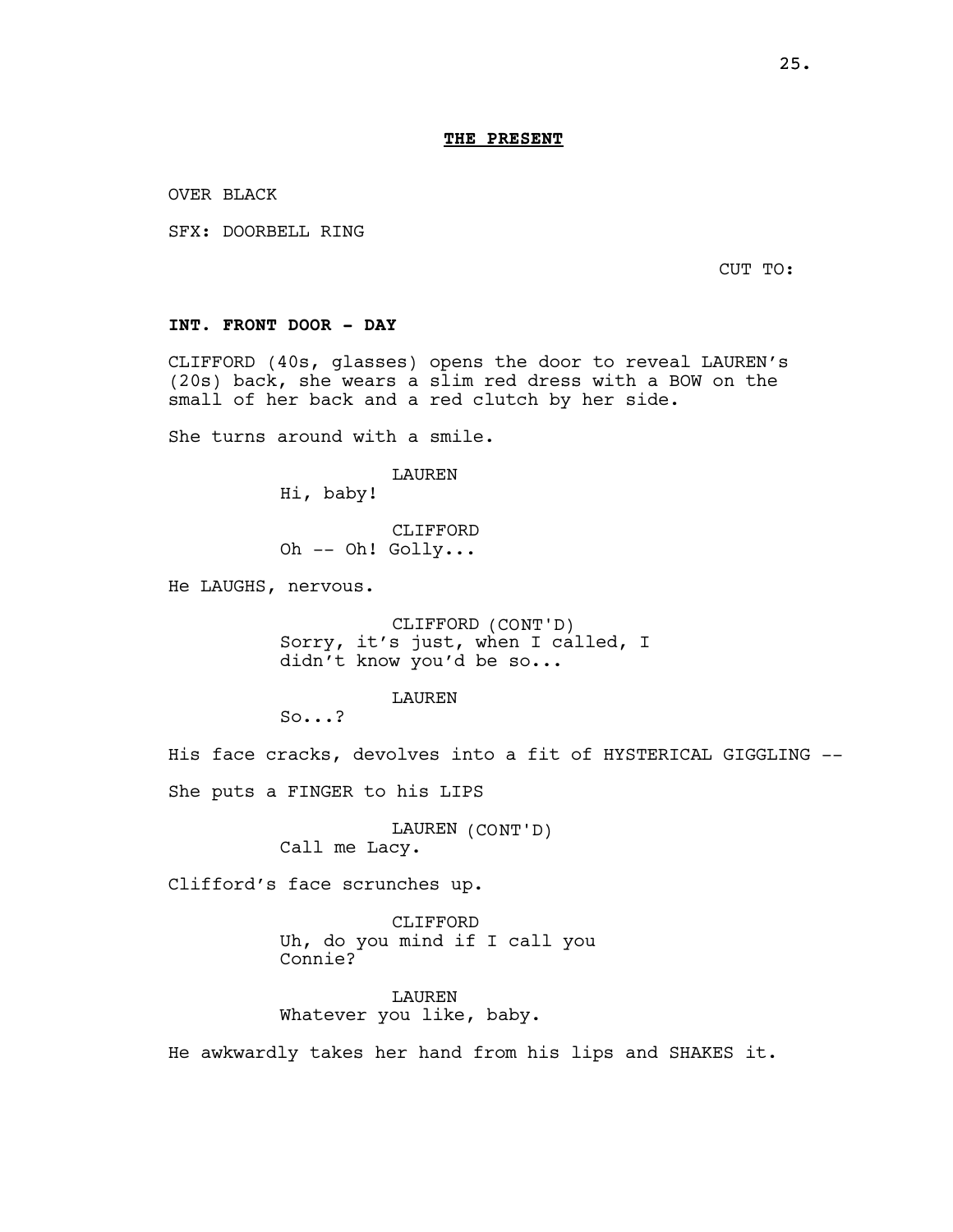She steps inside and looks around. Photos adorn the walls: a family portrait, wedding photos, soccer teams. Clifford's not in any of them though...

> LAUREN (CONT'D) So... is daddy being naughty while the family's away?

> > CLIFFORD

What?

LAUREN Enjoying your alone time?

CLIFFORD Oh, I live here by myself now. She's... gone. They went with her...

LAUREN Bummer. So where do you want to uh -

She GESTURES.

-

#### CLIFFORD

Oh, heavens.

LAUREN Your request said you wanted to 'open presents'?

She sways her hips seductively and the bow follows.

CLIFFORD That's right!

His face lights up and he rushes to the next room.

CLIFFORD (O.S.) (CONT'D) Come on, Connie! I've got it all set up just how we like!

Lauren follows.

### INT. LIVING ROOM - CONTINUOUS

Clifford kneels in front of a meticulously placed pile of WRAPPED PRESENTS under a well-adorned CHRISTMAS TREE.

Lauren stops in her tracks.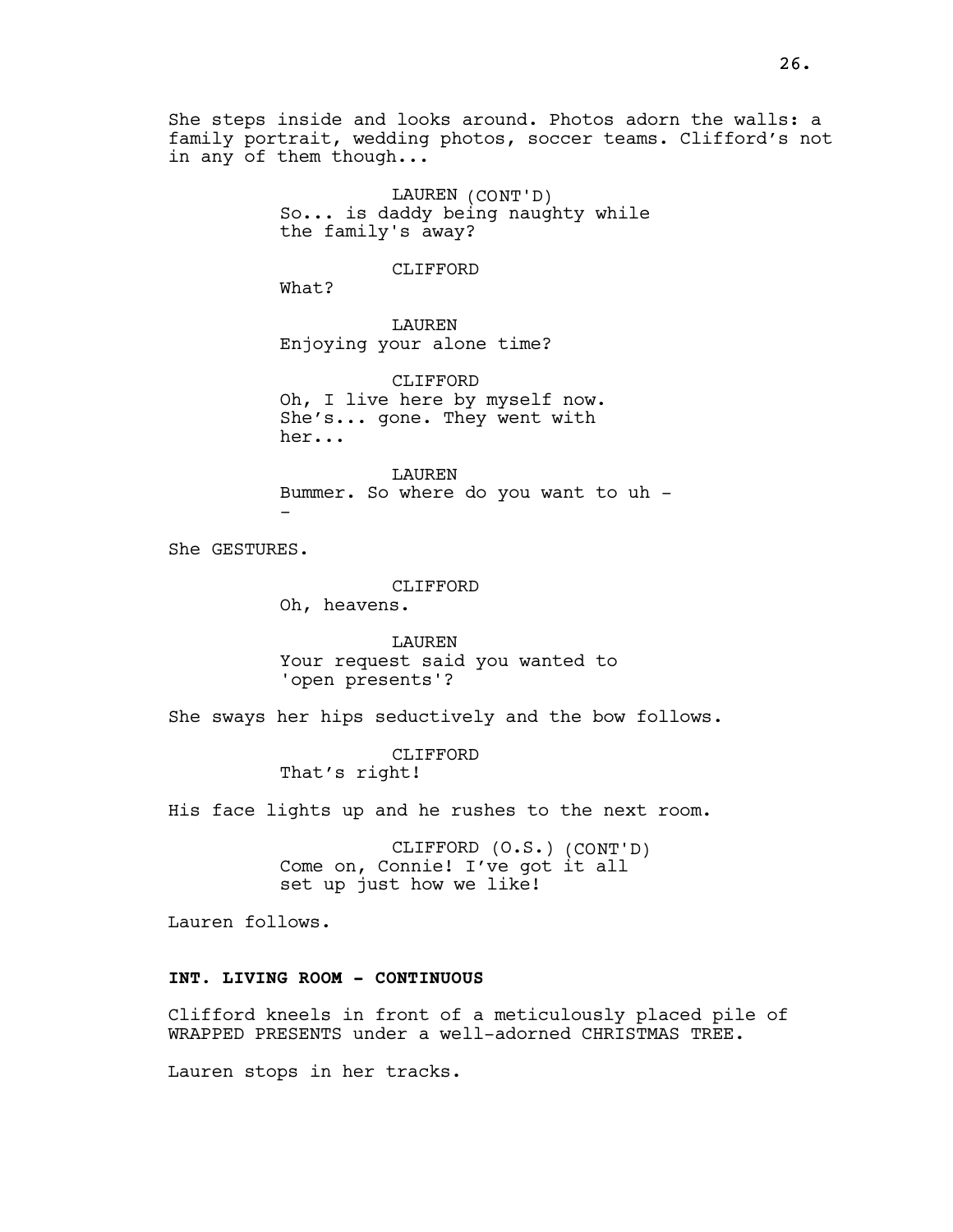### CLIFFORD

Well?

She furrows her brow, thinking. Is this too weird?

CLIFFORD (CONT'D) Hand me a present.

She joins him, hands him the closest one to her.

CLIFFORD (CONT'D) Not that one, silly. That one!

It's marked 'CONNIE'. Lauren picks up another present, this time marked 'CLIFFORD'.

Clifford rips off the bow and tears into the wrapping paper, revealing the large-ish present to be a pancake griddle.

> CLIFFORD (CONT'D) Yes! I was hoping for a new one!

LAUREN Did you not wrap these?

CLIFFORD Me? Oooooh, I couldn't have done all this in one night! But do you know who could?

Lauren stares at him.

CLIFFORD (CONT'D)

Santa!

She blinks.

Clifford hands Lauren a present marked 'CONNIE'.

It's a medium-sized. She plies open the wrapping paper and the department store box inside to reveal FOOTY PAJAMAS.

> CLIFFORD (CONT'D) Try it on!

> > LAUREN

Uhhh...

**CLIFFORD** It's Christmas...

She contemplates, he begs like a puppy dog. Is this too weird? She sighs.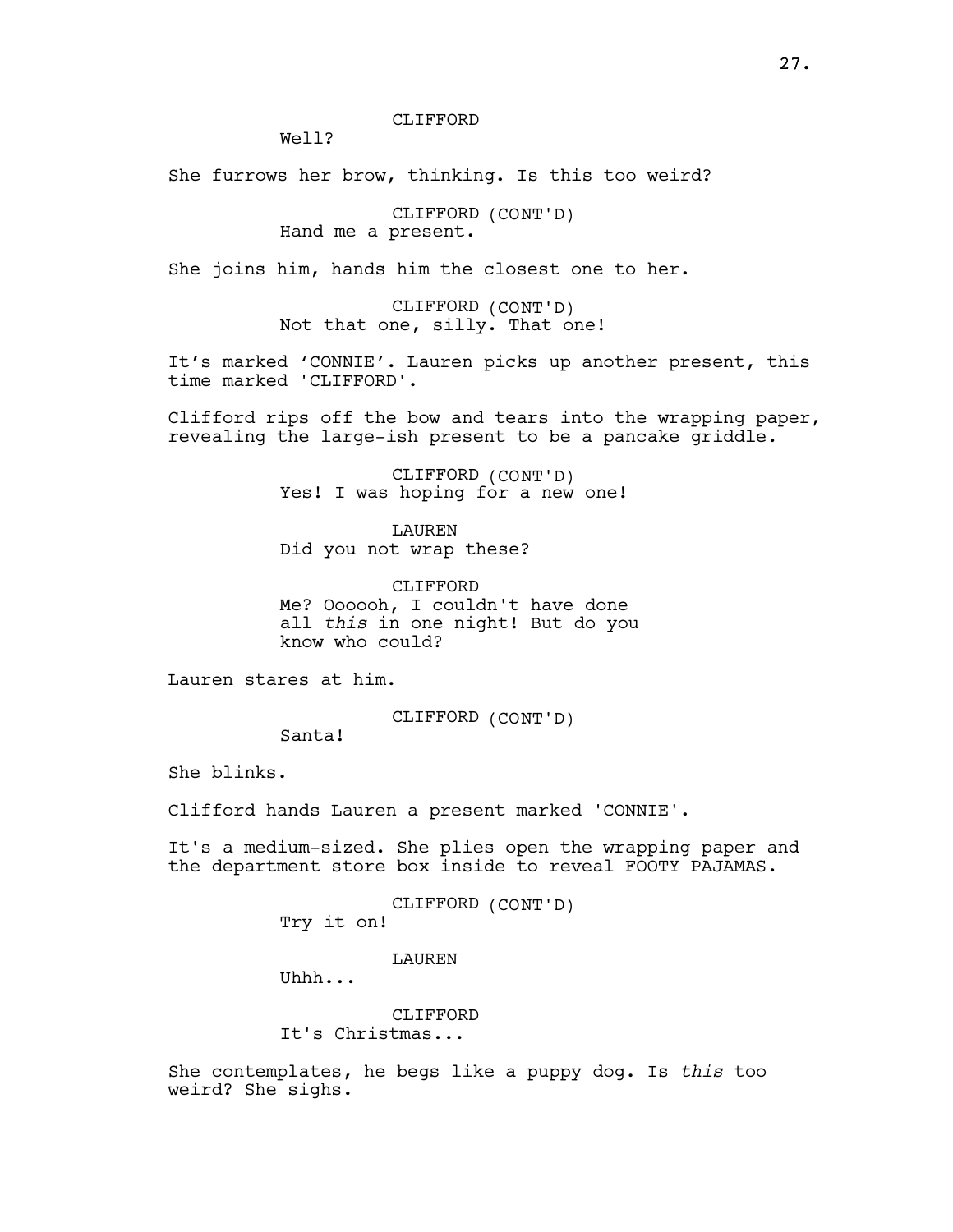#### LAUREN

Fine.

Clifford grins from ear to ear.

### INT. LIVING ROOM - LATER

Clifford sits in a reclining chair sipping coffee, wearing Christmas themed footy pajamas.

Lauren comes around the corner wearing what seems to be a matching pair to Clifford's pajamas. He lights up.

> CLIFFORD You. Look. Stunning! Come here.

Lauren puts on a smile and struts over, gets in his lap and puts a hand on his chest.

> LAUREN You still have one more thing to unwrap.

# CLIFFORD

That's right!

He STANDS UP, she FALLS onto the floor.

He returns with two presents, sets one aside.

He rips open the wrapping paper on his to reveal a FUNKO POP.

CLIFFORD (CONT'D) Awesome! Limited edition, too!

Lauren rolls her eyes. Clifford sets aside the figurine and hands Lauren another small present marked 'CONNIE'.

Lauren opens the present to reveal a LOCKET. She holds it in her hands, it's nice.

> CLIFFORD (CONT'D) Do you like it, Connie?

She opens the locket to reveal a COUPLE and TWO KIDS except... Clifford's CUT AND PASTED his FACE onto SOMEONE ELSE'S BODY and the KIDS ARENT THE SAME AS ON THE WALLS.

### LAUREN

The hell?

She looks up: Clifford's making the EXACT SAME FACE.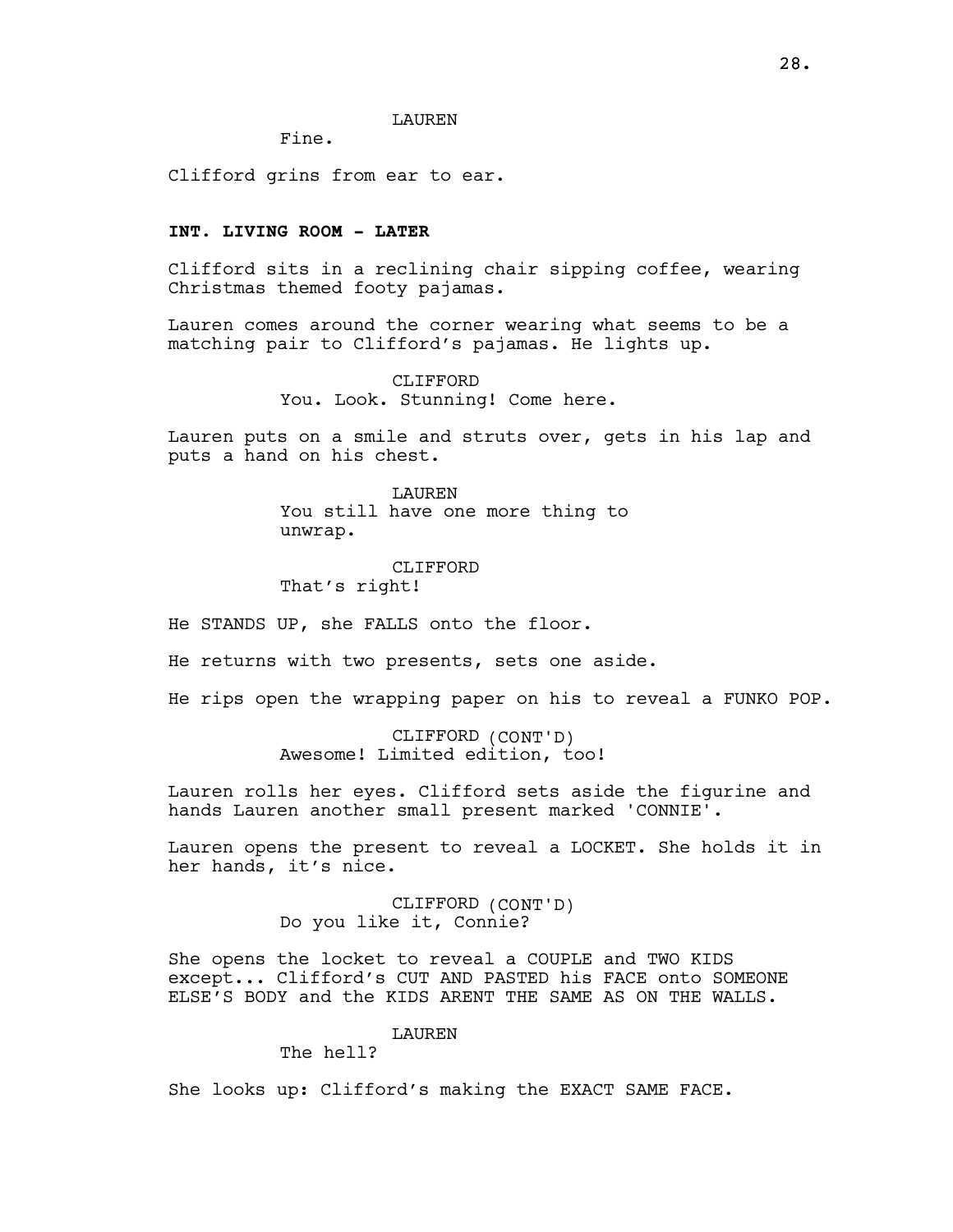### CLIFFORD Honey! The kids!

He POINTS to the CORNER where two RAGGEDY ANN/ANDY DOLLS sit with the KIDS' FACES TAPED ON.

### LAUREN Jee. Sus. Christ.

She gets up and LEAVES for the hallway.

CLIFFORD

Wait!

He follows her.

### INT. HALLWAY - CONTINUOUS

Lauren gets her things from the bathroom, walks back towards the front door but Clifford BLOCKS her path.

> CLIFFORD Please just wait!

She picks a can of PEPPER SPRAY out of her clutch.

### LAUREN

You better get me my money and back the hell off before i give you the hotness!

He obliges, she moves past him, he follows.

CLIFFORD Please! Just hear me out!

She spins around.

LAUREN Who the hell hires a hooker to pretend to be their dead wife?

CLIFFORD Woah, woah, woah, I did not order a prostitute!?

LAUREN What the hell -- what do you think I am, a social worker?